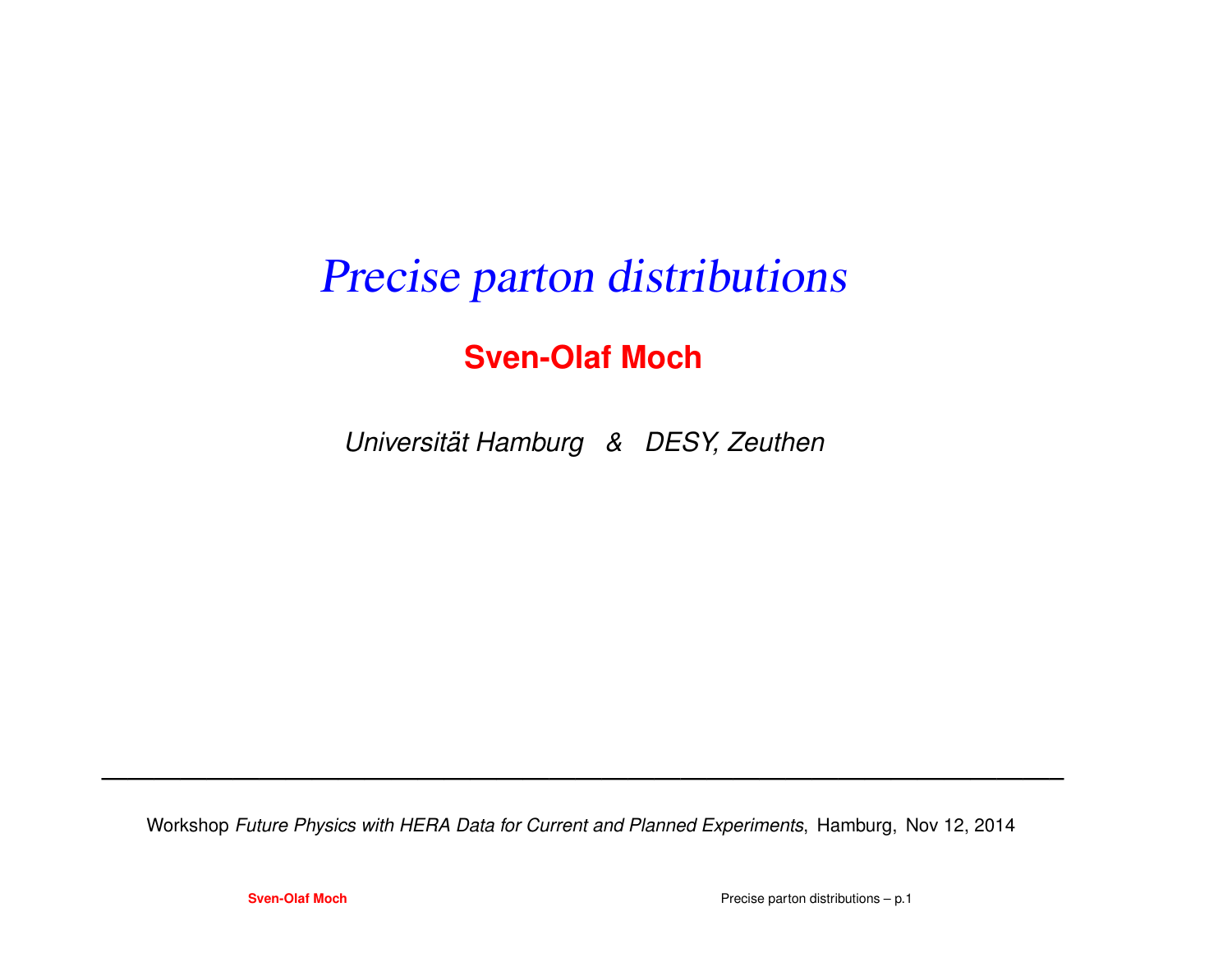## CD factorization



$$
\sigma_{pp \to X} = \sum_{ij} \, f_i(\mu^2) \otimes \, f_j(\mu^2) \otimes \, \hat{\sigma}_{ij \to X} \, \big( \alpha_s(\mu^2), Q^2, \mu^2, m_X^2 \big)
$$

- $\bullet$ • Hard parton cross section  $\hat{\sigma}_{ij\rightarrow X}$  calculable in perturbation theory
	- •• known to NLO, NNLO,  $\ldots$  ( $\mathcal{O}(\text{few}\%)$  theory uncertainty)
- $\bullet$ • Non-perturbative parameters: parton distribution functions  $f_i$ , strong coupling  $\alpha_s$ , particle masses  $m_X$ 
	- known from global fits to exp. data, lattice computations, ...  $\bullet$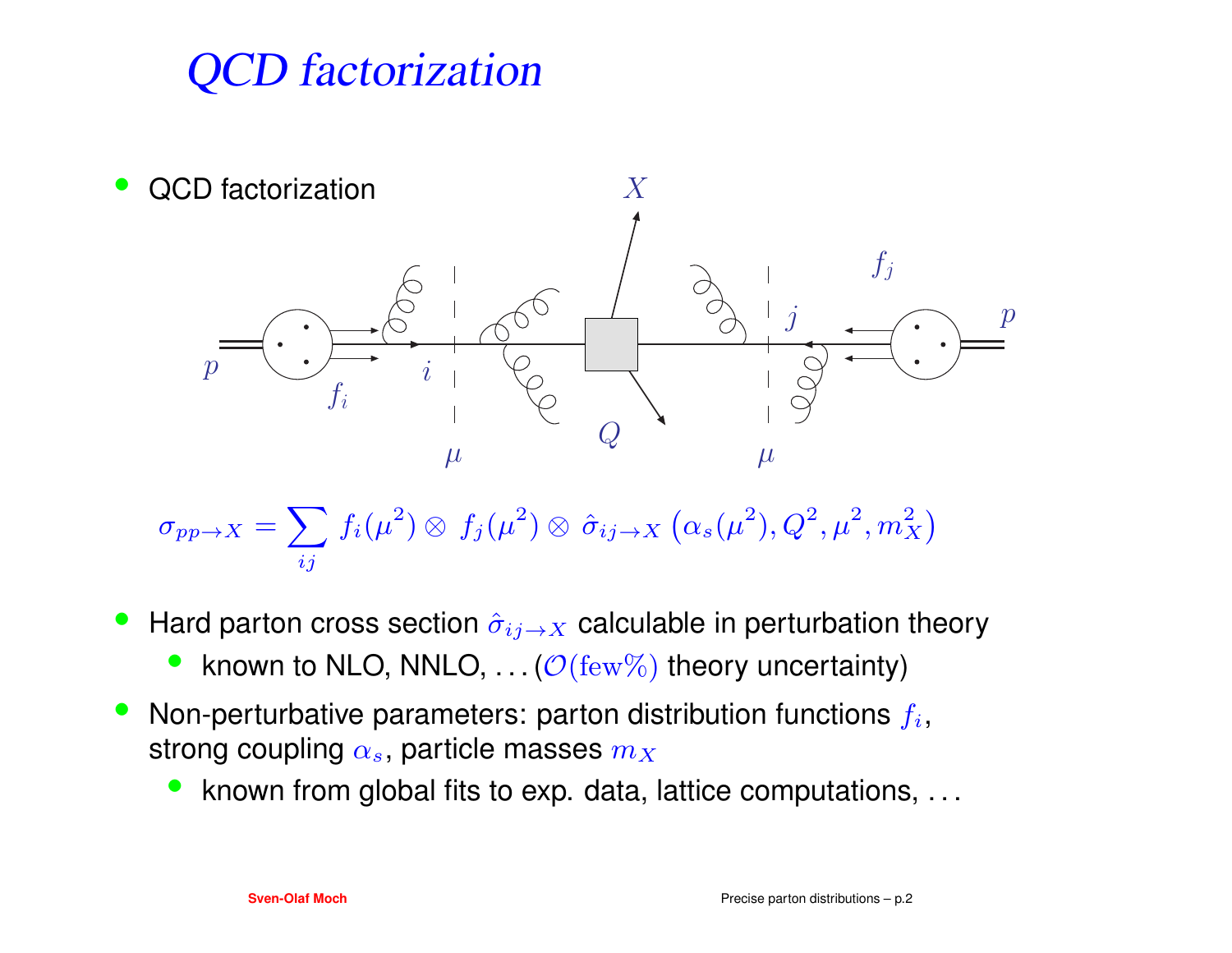# Higgs production in gg-fusion

#### Effective theory



- •• Hard scattering cross section  $\hat{\sigma}_{ij\to H+X}$  dominated by gluon-gluon fusion
	- typically treated in effective theory in limit  $m_t \to \infty$ ; Lagrangian  ${\cal L} = -\frac{1}{4} \, \frac{H}{v} \, C_H \, G^{\mu \nu \, a} \, G^a_{\mu \nu}$
- • QCD corrections significant
	- $\bullet$  NNLO corrections still largeHarlander, Kilgore '02; Anastasiou, Melnikov '02; Ravindran, Smith, van Neerven '03
	- •• improvement with soft  $N^3LO$  corrections S.M., Vogt '05; Laenen, Magnea '05: in  $x$ -space '+'-distributions  $\alpha_s^k \ln^{2k-1}(1-x)/(1-x)$
	- •**• NNLL resummation Catani, de Florian, Grazzini, Nason '03; Ahrens et al. '10; [...];** Ahmed, Mahakhud, Rana, Ravindran '14
	- $\bullet$ • soft-virtual corrections completed recently:  $\delta(1-x)$ -term at N<sup>3</sup>LO Anastasiou et al.'14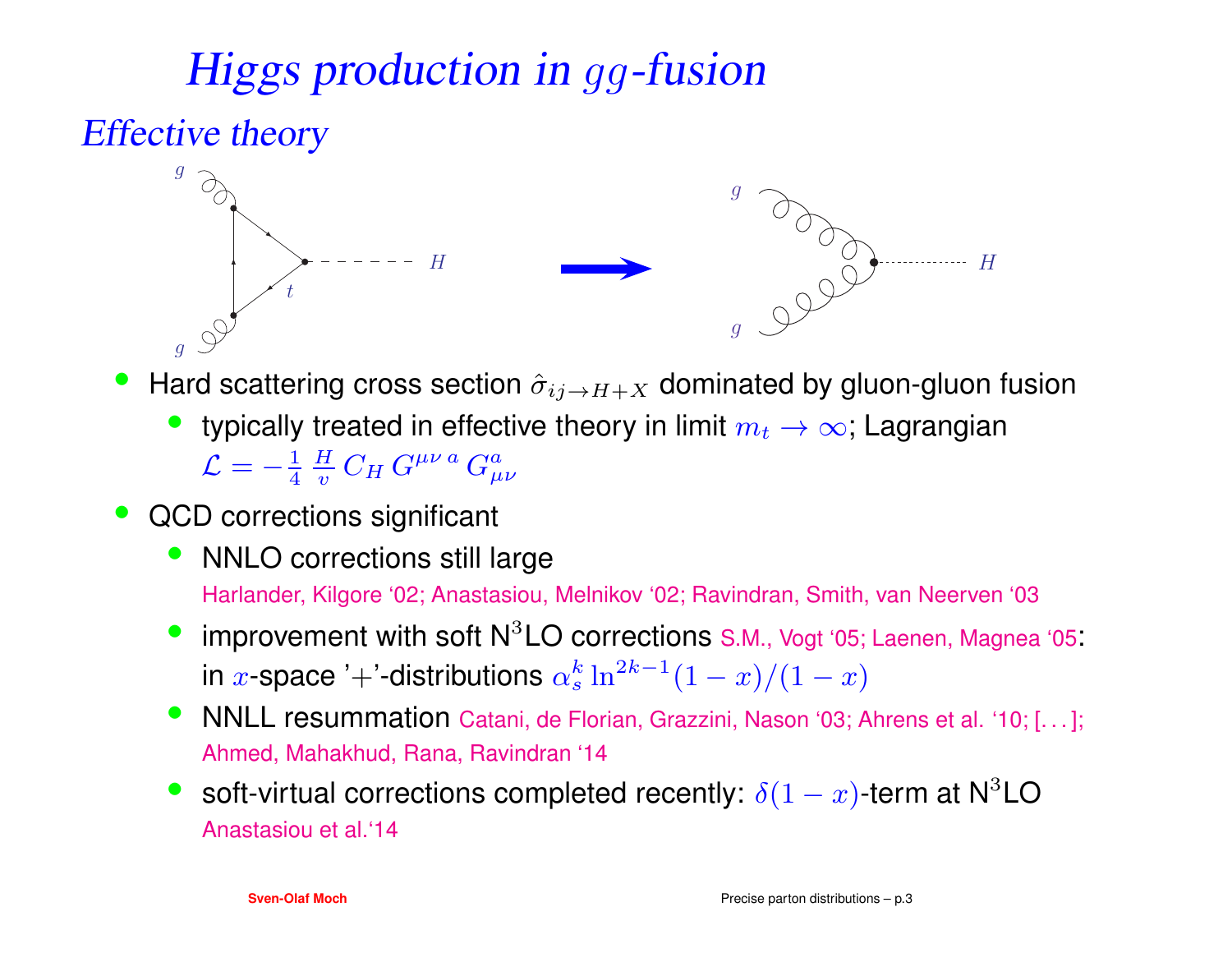### Perturbation theory at work



- • Apparent convergence of perturbative expansion
	- •• improvement with soft-virtual  $N^3LO$  corrections (all powers of  $\ln^k$ supplemented by  $\ln^k N/N$  corrections from physical kernels<br>de Flatian Marritalli, S.M. Nart (14  $^{\kappa}$  N) de Florian, Mazzitelli, S.M., Vogt '14
- • Perturbative stability under renormalization scale variation
	- • $\bullet~$  point of minimal sensitivity around  $\mu=m_H/2$
	- $\bullet$  overall theoretical uncertainty  $\Delta \sigma(H)$  less than  $5\%$ •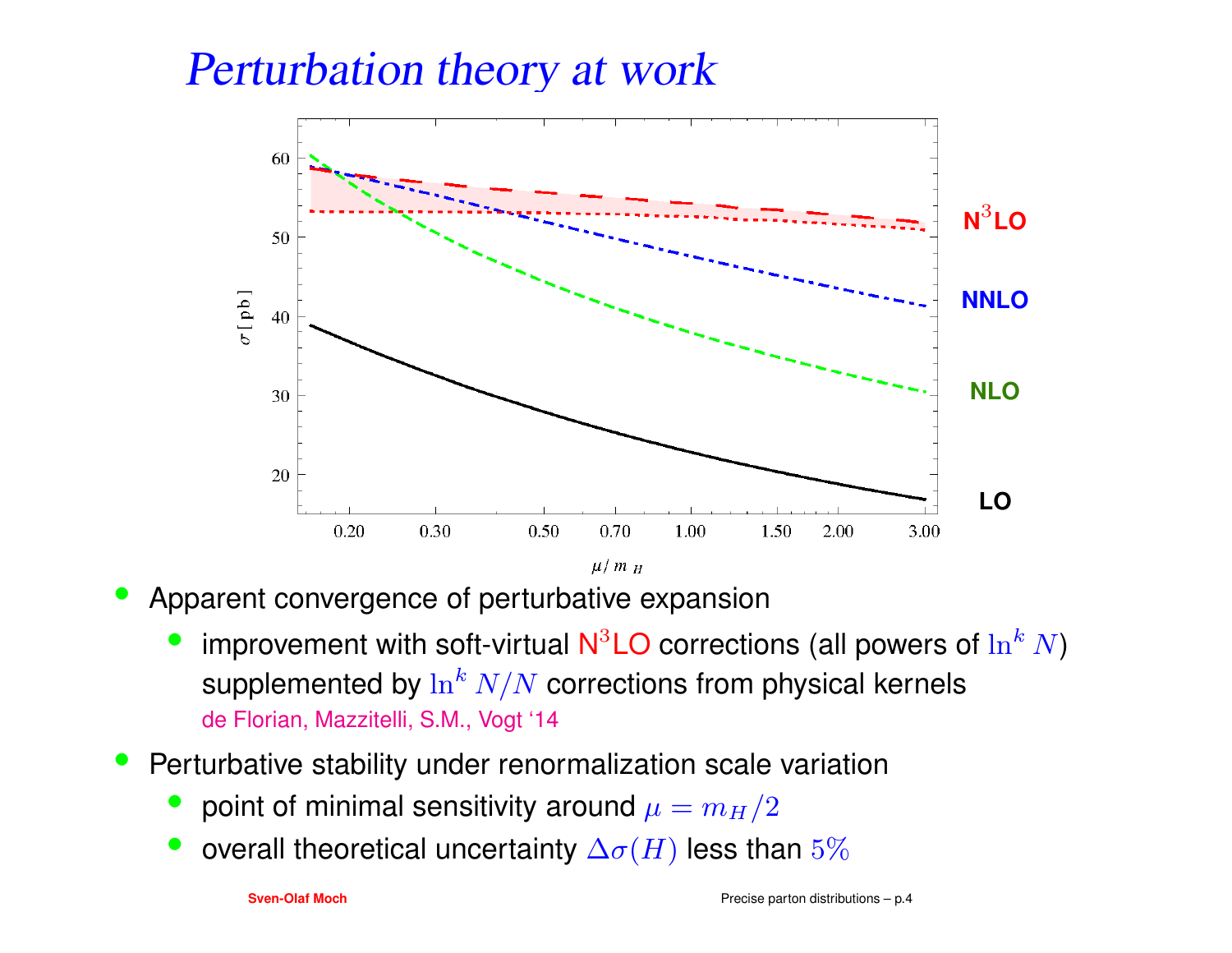### Dependence on parton distributions

•• NNLO cross section  $\sigma(gg\to H+X)$  at LHC with uncertainties:

|                   | LHC7                                      | LHC <sub>8</sub>                                          | LHC <sub>14</sub>                                                             |
|-------------------|-------------------------------------------|-----------------------------------------------------------|-------------------------------------------------------------------------------|
| ABM <sub>11</sub> | $13.23 + 1.35 + 0.30$<br>$-1.31 - 0.30$   | $16.99 + 1.69 + 0.37$<br>$-1.63 - 0.37$                   | $44.68^{+4.02}_{-3.78}~^{+0.85}_{-0.85}$                                      |
| ABM <sub>12</sub> | $13.28 + 1.35 + 0.31$<br>$-1.32 - 0.31$   | $17.05 + 1.68 + 0.39$<br>$-1.64 - 0.39$                   | $44.81_{\phantom{0}-3.80\phantom{0}-0.94}^{\phantom{0}+4.01\phantom{0}+0.94}$ |
| <b>HiggsXSWG</b>  | $15.13_{\,-1.18\,-1.07}^{\,+1.07\,+1.15}$ | $19.27 \begin{array}{l} +1.39 \\ -1.50 \end{array}$ +1.45 | $49.85_{\,-4.19\,-3.09}^{\,+6.08\,+3.69}$                                     |

 $\sigma(H) + \Delta \sigma(\text{scale}) + \Delta \sigma(\text{PDF} + \alpha_{\text{s}})$ 

- • Comparison for PDF sets at NNLO
	- ABM11, ABM12 Alekhin, Blümlein, S.M. '13 and HiggsXSWG (used by •ATLAS and CMS, relying on MSTW08 Martin, Stirling, Thorne, Watt '09 and with soft gluon resummation)
- • $\bullet~$  Largest differences in predictions from PDFs and value of  $\alpha_s$ 
	- ABM central values significantly lower by some  $11 14$ • $-14%$
- PDF and  $\alpha_s$  differences significantly larger than residual theory  $\bullet$ uncertainty due to incomplete  $\mathsf{N}^3\mathsf{LO}$  QCD corrections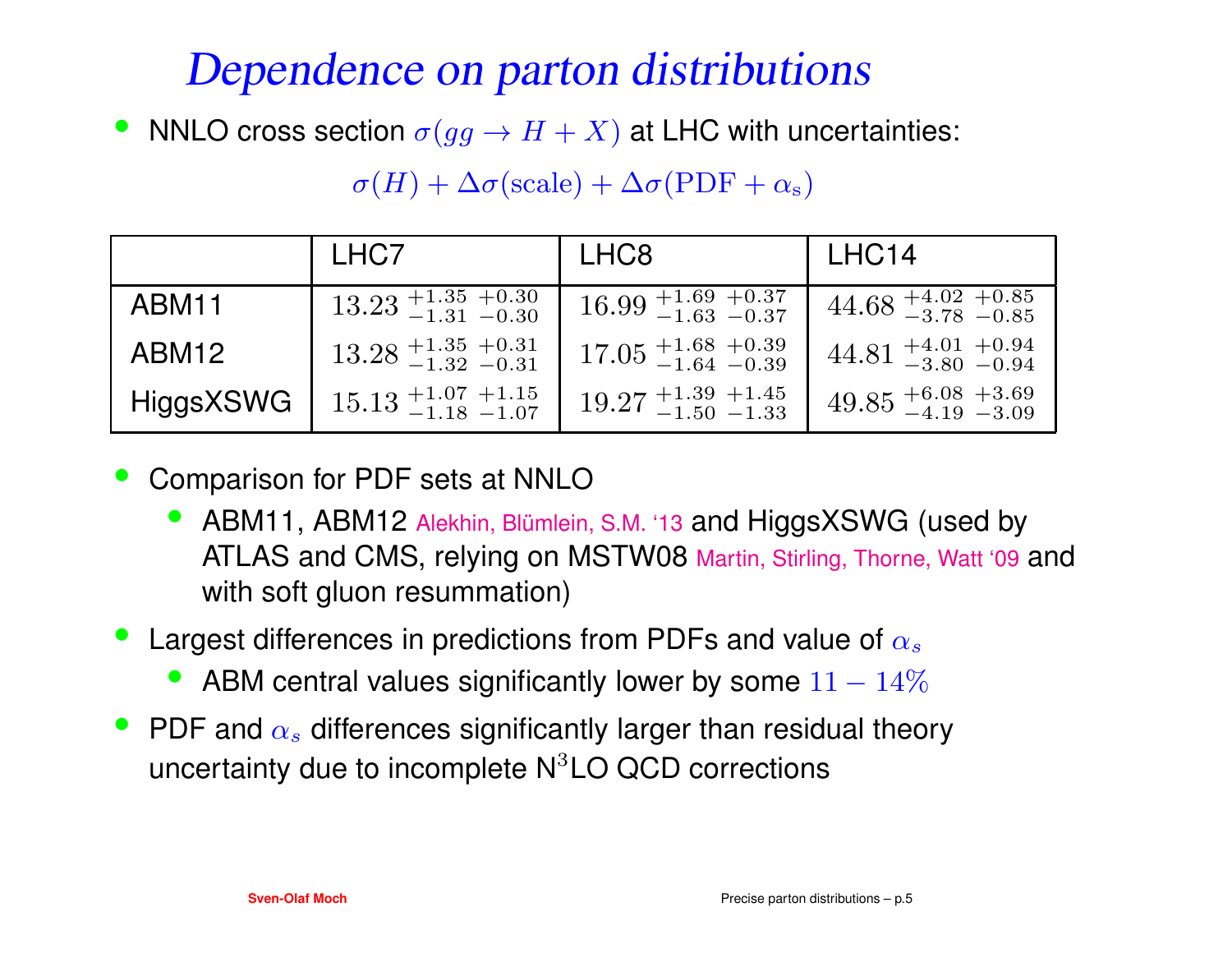### Non-perturbative parameters

#### Input for collider phenomenology

- •Non-perturbative parameters are universal
- $\bullet$  Determination from comparision to experimental data
	- • $\bullet~$  masses of heavy quarks  $m_c, \, m_b, \, m_t$
	- parton distribution functions  $f_i(x, \mu^2)$  $^{2})$
	- •• strong coupling constant  $\alpha_s(M_Z)$

#### Interplay with perturbation theory

- •Accuracy of determination driven by precision of theory predictions
- • Non-perturbative parameters sensitive to
	- $\bullet$ radiative corrections at higher orders
	- $\bullet\;$  renormalization and factorization scales  $\mu_R,\,\mu_F$
	- $\bullet\;$  chosen scheme (e.g.  $(MS$  scheme)

•. . .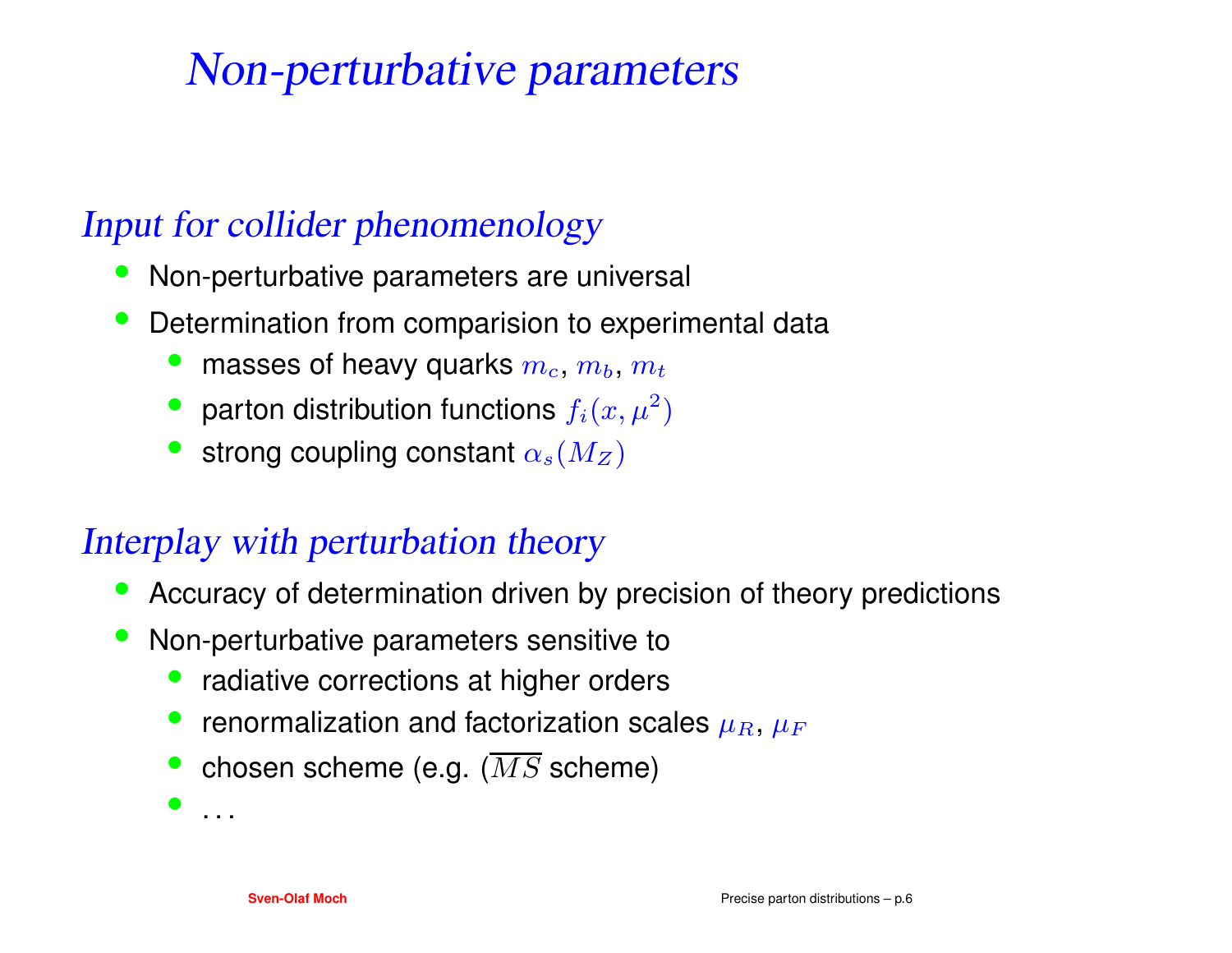### Parton distribution fits

#### Global PDF fits

- • PDF sets currently available
	- $\bullet$ ● ABM12 Alekhin, Blümlein, S.M. '13
	- $\bullet$ ● CT10 Gao et al. '13
	- $\bullet$ HERAPDF (v1.5) H1 & ZEUS Coll. '11
	- •**JR09 Jimenez-Delgado, Reya '09**
	- $\bullet$ • MSTW Martin, Stirling, Thorne, Watt '09
	- •• NNPDF (v3.0) Ball et al. '14

#### Iterative cycle of PDF fits

- i) check of compatibility of new data set with available world data
- ii) study of potential constraints due to addition of new data set to fit
- iii) perform high precision measurement of the non-perturbative parameters
	- •parton distributions
	- •• strong coupling  $\alpha_s(M_Z)$
	- heavy quark masses •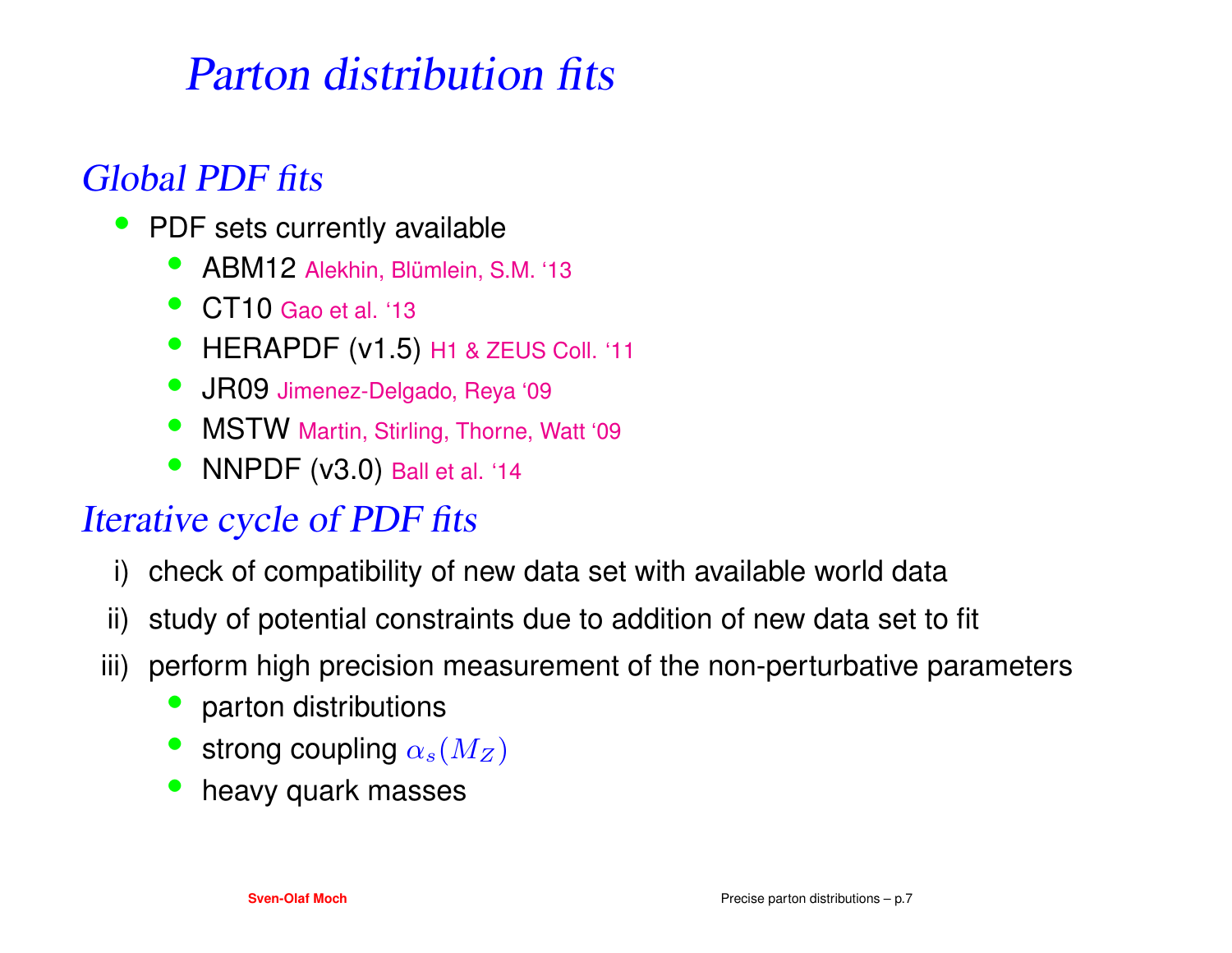### LHC measurements

#### General remarks

- • QCD corrections important
	- •require theory predictions to NNLO accuracy
- $\bullet$  PDF fits with 3-flavors for DIS, 5-flavors for LHC data(matching from 3 to 5-flavors)
	- •QCD evolution over large range

#### Benchmark processes

- • Complete NNLO QCD corrections available for
	- $W^{\pm}$  and  $Z$ -boson production Hamberg, van Neerven, Matsuura '91; Harlander, Kilgore '02
	- •top-quark hadro-production Czakon, Fiedler, Mitov '13
- • Jet data from Tevatron and LHC
	- QCD corrections only NLO known •
	- possible impact of jet definition and algorithm
	- ongoing effort towards NNLO (corrections expected to be as big as • $\mathcal{O}(15-20\%)$ ) Gehrmann-De Ridder, Gehrmann, Glover, Pires '13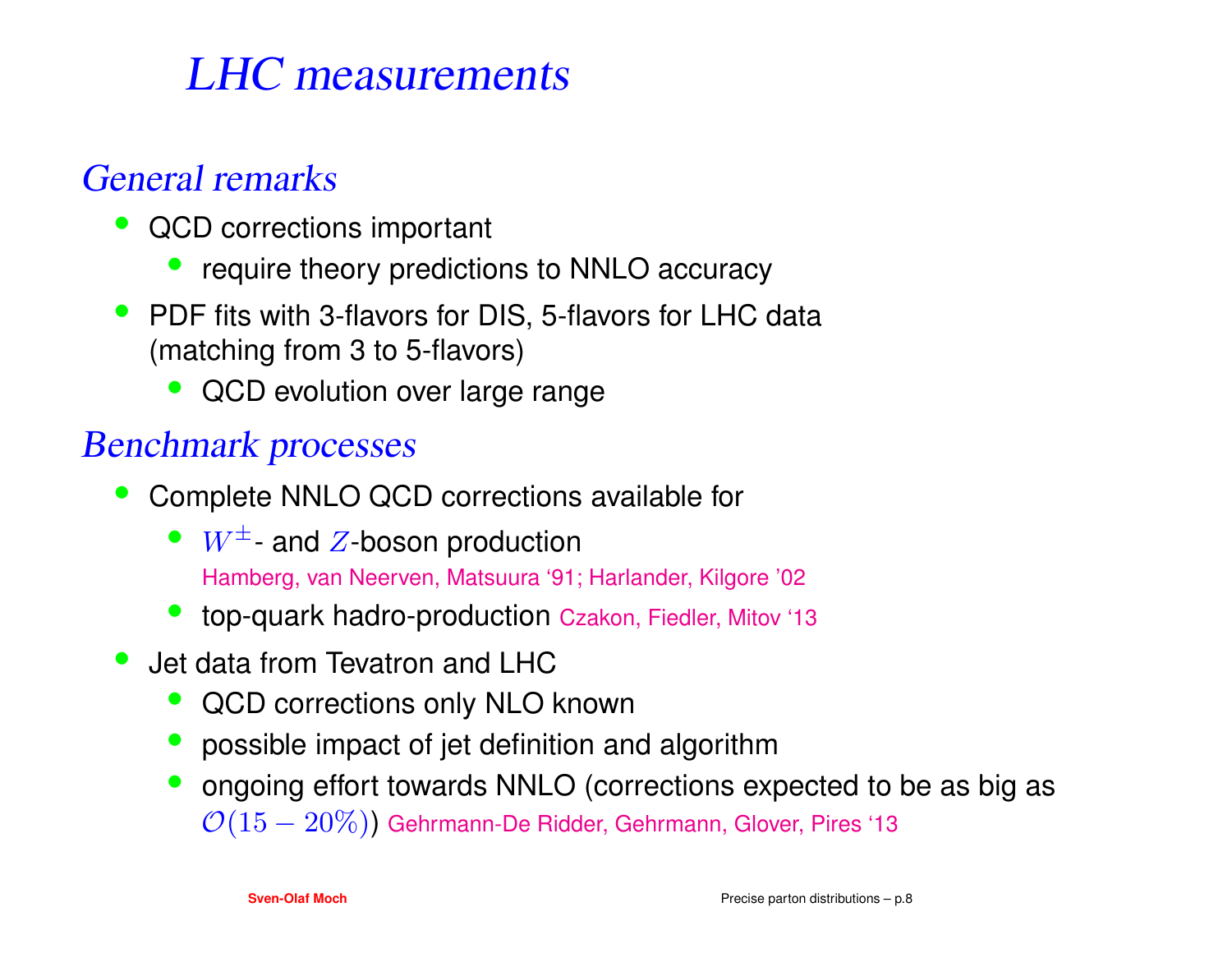# Analysis choices

#### Data considered in the fit (ABM PDFs as example)

- • Analysis of world data for deep-inelastic scattering and fixed-target datafor Drell-Yan process
	- •**•** inclusive DIS data HERA, BCDMS, NMC, SLAC
	- semi-inclusive DIS charm production data (HERA) $\bullet$
	- •**•** Drell-Yan data (fixed target) E-605, E-866
	- •neutrino-nucleon DIS data (di-muon production) CCFR/NuTeV
	- LHC data for  $W^{\pm}$  and  $Z$ -boson production

#### Theory considerations

- • Consistent theory description for consistent data sets
	- •low scale DIS data with account of higher twist
- •• Determination of PDFs and strong coupling constant  $\alpha_s$  to NNLO QCD
- • Consistent scheme for treatment of heavy quarks
	- •• fixed-flavor number scheme for  $n_f = 3, 4, 5$
	- •• MS-scheme for quark masses and  $\alpha_s$
- •Full account of error correlations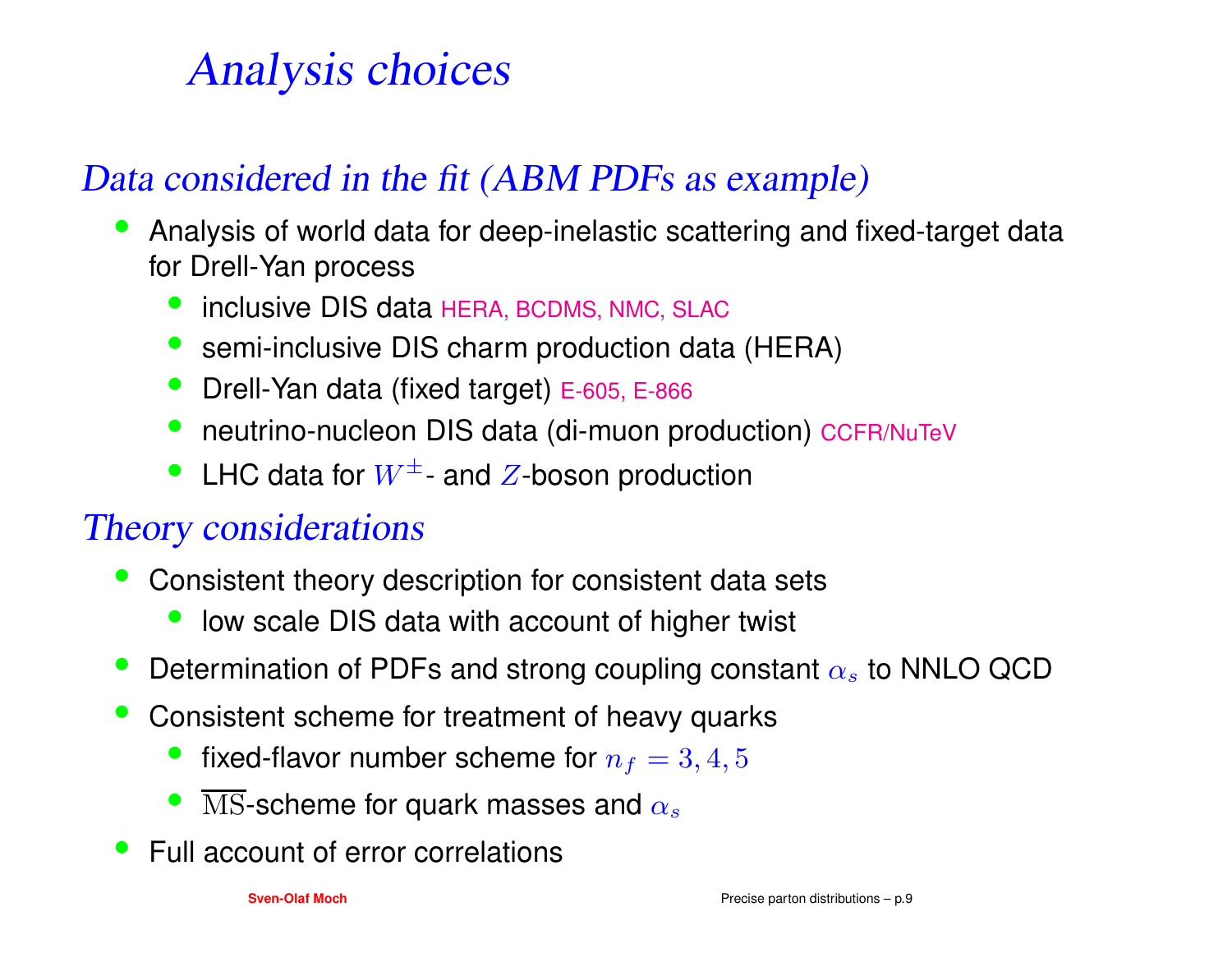### Parton distributions tuned to LHC data



- $1\sigma$  band for ABM12 PDFs (NNLO, 4-flavors) at  $\mu=2\ \text{GeV}$ Alekhin, Blümlein, S.M.'13
- comparison with: JR09 (solid lines), MSTW (dashed dots), NN23 (dashes) andCT10 (dots)
- Observed differences dueto differences in theory considerations andanalysis procedures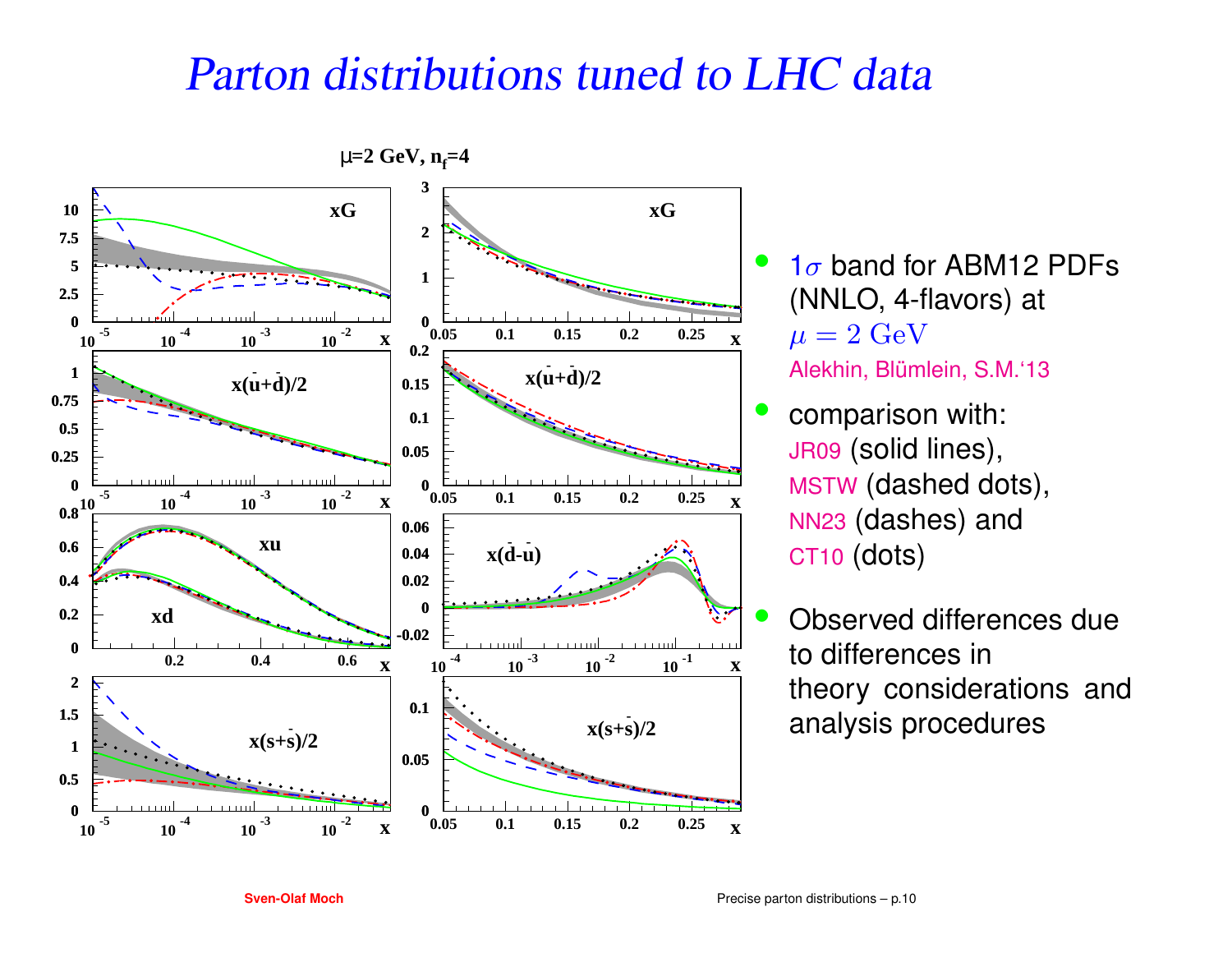### Examples

- $\bullet$ Strong coupling constant
- Quark masses
- $\bullet$ Quark flavor separation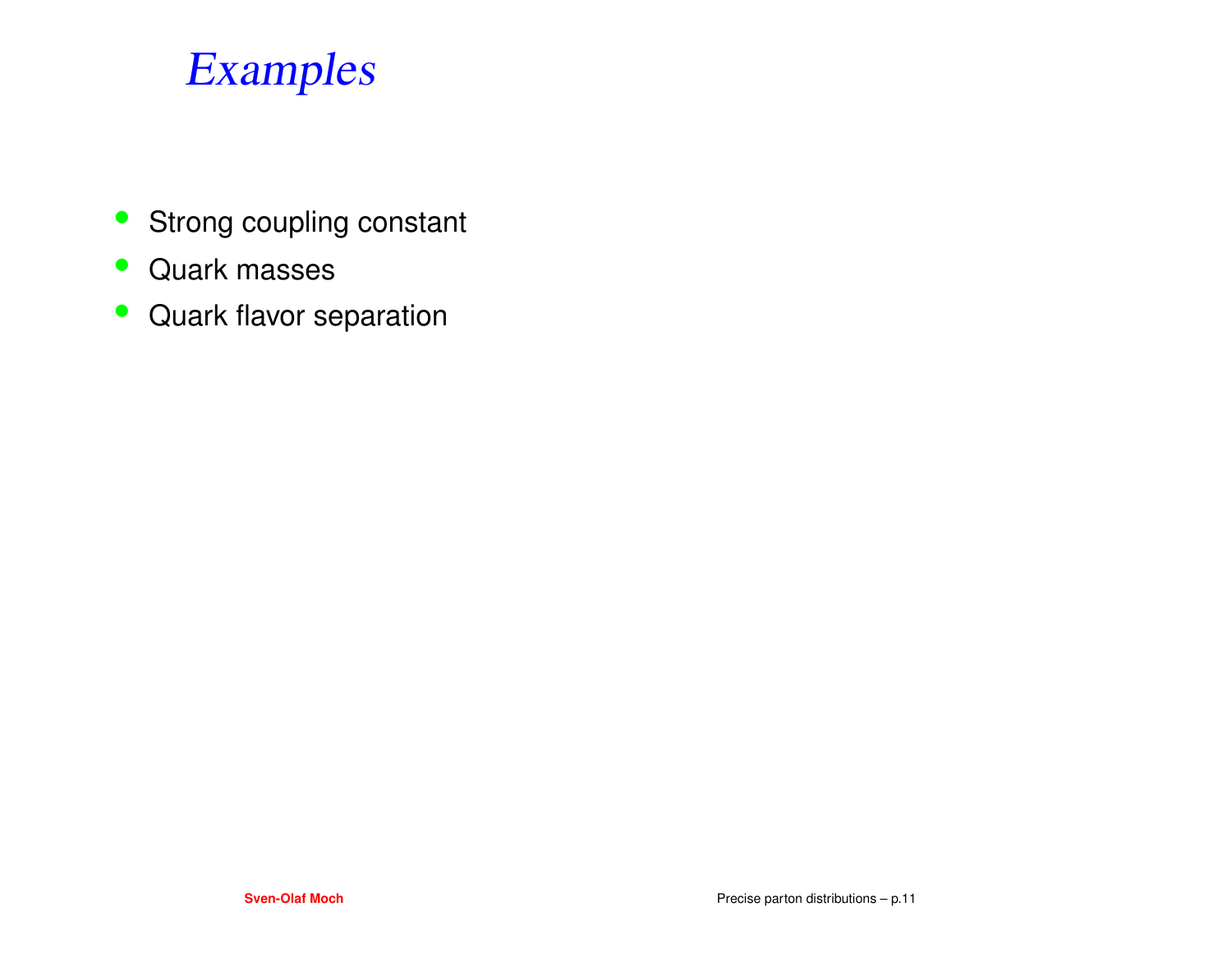### Strong coupling constant

 $\bullet$ • Values of  $\alpha_s(M_Z)$  at NNLO from PDF fits (compilation from proceedings of MITP workshop arXiv:1405.4781)

| Alekhin [2001]    | $0.1143 \pm 0.013$              | <b>DIS</b>              | Alekhin '01                                           |
|-------------------|---------------------------------|-------------------------|-------------------------------------------------------|
| <b>BBG</b> [2004] | $0.1134 + 0.0019$<br>$- 0.0021$ | valence analysis, NNLO  | Blümlein, Böttcher, Guffanti '06                      |
| <b>GRS</b>        | 0.112                           | valence analysis, NNLO  | Glück, Reya, Schuck '06                               |
| <b>ABKM</b>       | $0.1135 \pm 0.0014$             | HQ: FFNS $n_f=3$        | Alekhin, Blümlein, Klein, S.M. '09                    |
| <b>JR14</b>       | $0.1136 \pm 0.0004$             | dynamical approach      | Jimenez-Delgado, Reya '14                             |
| <b>JR14</b>       | $0.1162 \pm 0.0006$             | including NLO jets      | Jimenez-Delgado, Reya '14                             |
| <b>MSTW</b>       | $0.1171 \pm 0.0014$             |                         | Martin, Stirling, Thorne, Watt '09                    |
| <b>Thorne</b>     | 0.1136                          | $[DIS+DY, HT^*]$ (2014) | Thorne '14                                            |
| $ABM11_{J}$       | $0.1134 - 0.1149$               |                         | Tevatron jets (NLO) incl. Alekhin, Blümlein, S.M. '11 |
|                   | $\pm 0.0012$                    |                         |                                                       |
| ABM <sub>13</sub> | $0.1133 \pm 0.0011$             |                         | Alekhin, Blümlein, S.M. '13                           |
| ABM <sub>13</sub> | $0.1132 \pm 0.0011$             | (without jets)          | Alekhin, Blümlein, S.M. '13                           |
| <b>CTEQ</b>       | 0.11590.1162                    |                         | Gao et al. '13                                        |
| <b>CTEQ</b>       | 0.1140                          | (without jets)          | Gao et al. '13                                        |
| <b>NN21</b>       | $0.1174 \pm 0.0007$             |                         | NNPDF '11                                             |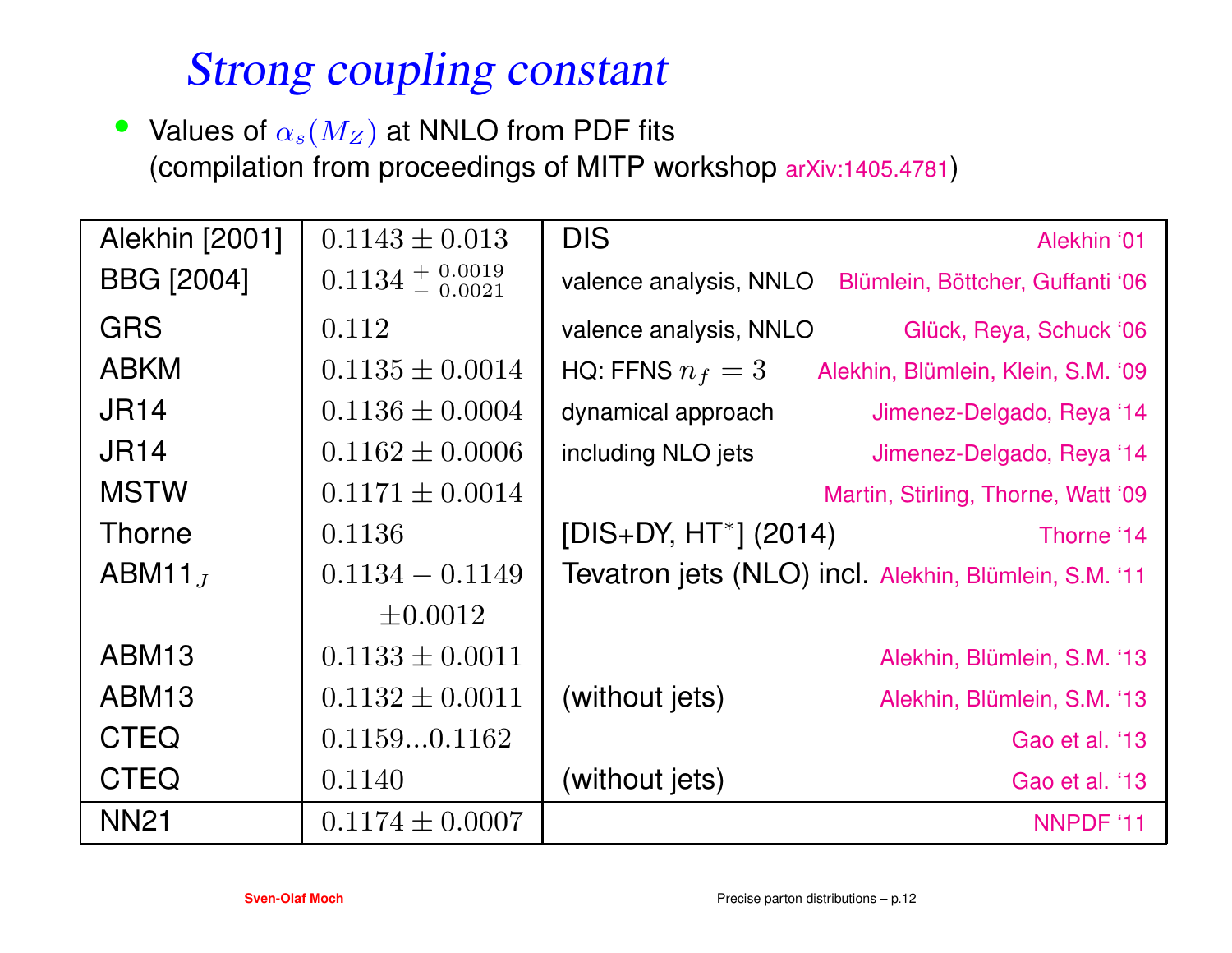• Values of  $\alpha_s(M_Z)$  at NNLO from related measurements and lattice

| $e^+e^-$ thrust       | $0.1131 + 0.0028$<br>$- 0.0022$    | Gehrmann et al.                        | arXiv:1210.6945 |
|-----------------------|------------------------------------|----------------------------------------|-----------------|
| $e^+e^-$ thrust       | $0.1140 \pm 0.0015$                | Abbate et al.                          | arXiv:1204.5746 |
| <b>CMS</b>            | $0.1151 \pm 0.0033$                | tt                                     | arXiv:1307.1907 |
| <b>NLO Jets ATLAS</b> | $0.111 + 0.0017$<br>$- 0.0007$     |                                        | arXiv:1312.5694 |
| <b>NLO Jets CMS</b>   | $0.1148 \pm 0.0055$                |                                        | arXiv:1312.5694 |
| 3-jet rate            | $0.1175 \pm 0.0025$                | Dissertori et al. 2009                 | arXiv:0910.4283 |
| Z-decay               | $0.1189 \pm 0.0026$                | BCK 2008/12 $(N^3LO)$                  | arXiv:1201.5804 |
| $\tau$ decay          | $0.1212 \pm 0.0019$                | <b>BCK 2008</b>                        | arXiv:0801.1821 |
| $\tau$ decay          | $0.1204 \pm 0.0016$                | <b>Pich 2011</b>                       | arXiv:1110.0016 |
| $\tau$ -decay rate    | $0.325 \pm 0.018$ (at $m_{\tau}$ ) | FOTP:                                  | Jamin '13       |
| $\tau$ -decay rate    | $0.374 \pm 0.025$ (at $m_{\tau}$ ) | CIPT:                                  | Jamin '13       |
| lattice               | $0.1205 \pm 0.0010$                | PACS-CS 2009 (2+1 fl.) arXiv:0906.3906 |                 |
| lattice               | $0.1184 \pm 0.0006$                | HPQCD 2010                             | arXiv:1004.4285 |
| lattice               | $0.1200 \pm 0.0014$                | ETM 2012 (2+1+1 fl.) arXiv:1201.5770   |                 |
| lattice               | $0.1156 \pm 0.0022$                | $2012(2+1$ fl.)                        | arXiv:1205.6155 |
| lattice               | $0.1130 \pm 0.0010(stat)$          | RBC-UKQCD (prel., 2014) UKQCD '14      |                 |
| world average         | $0.1184 \pm 0.0007$                | (2012)                                 | arXiv:1210.0325 |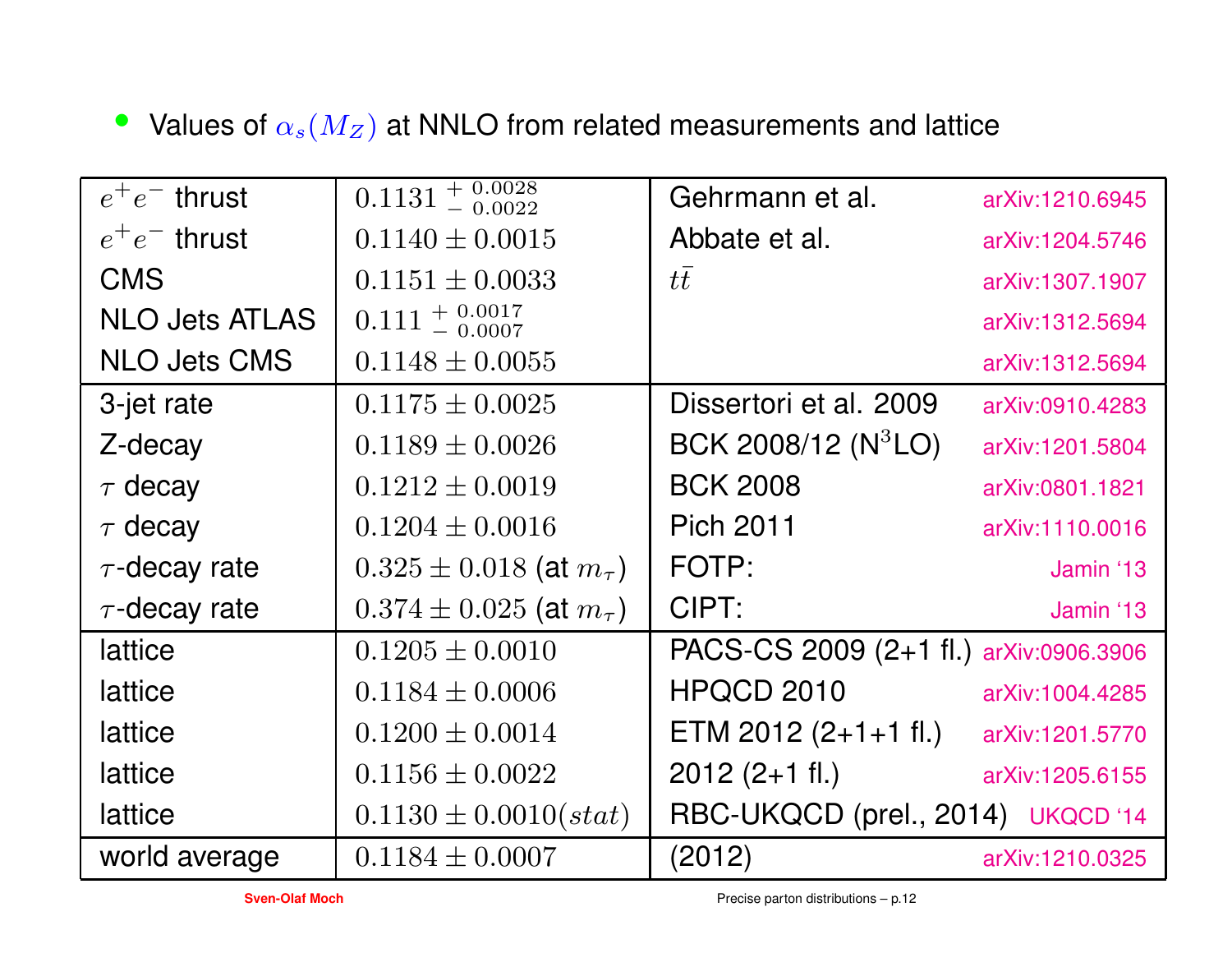#### αT  $\alpha_s$  from DIS and PDFs



 $\bullet$ Profile of  $\chi^2$  for different data sets in ABM11 PDF fit Alekhin, Blümlein, S.M. '12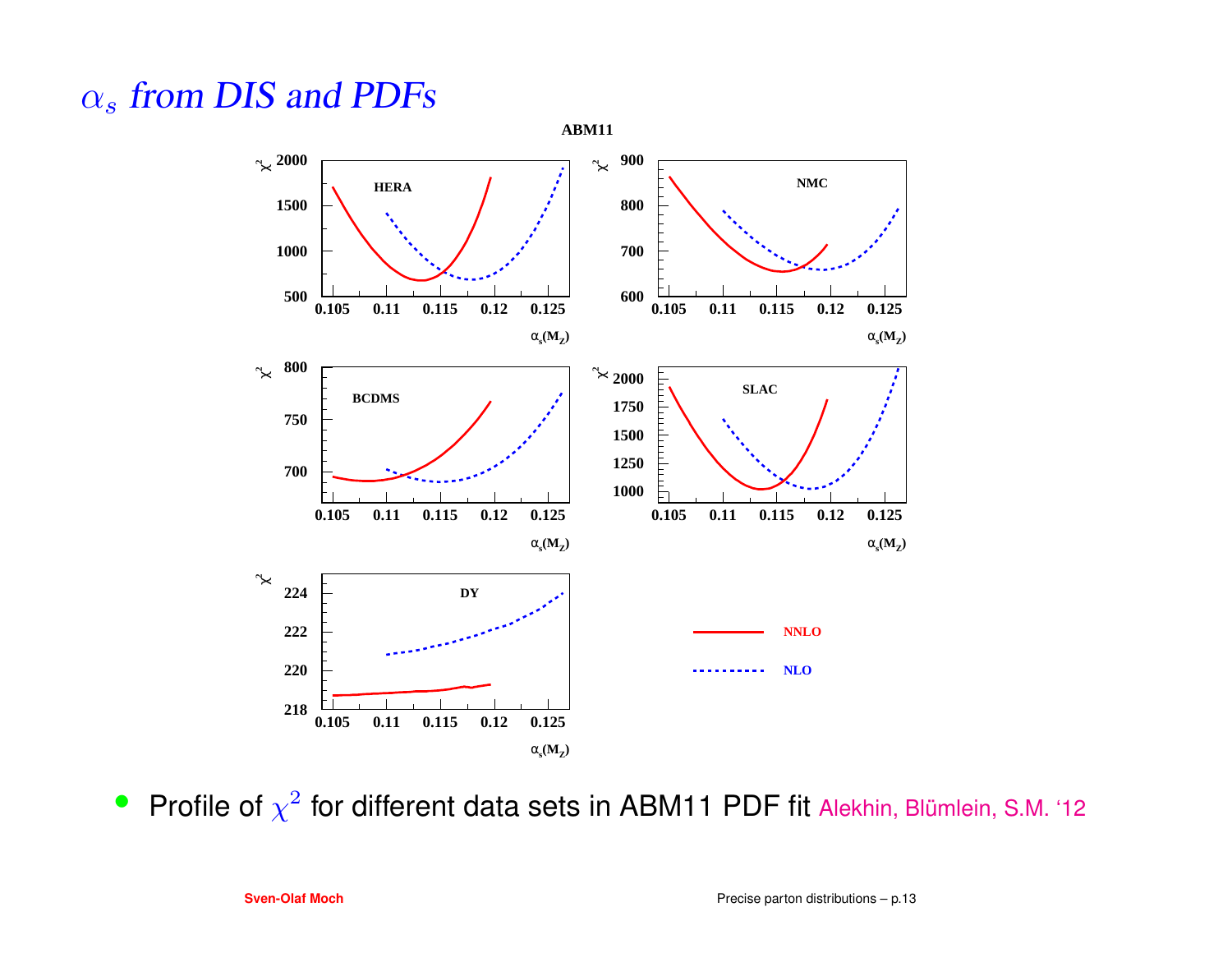#### of differences in  $\alpha$  volues Origin of differences in  $\alpha_s$  values

- $\bullet$ **Inspection reveals differences in**  $\alpha_s$  **values due to different physics**  models and analysis procedures Alekhin, Blümlein, S.M. '11
	- target mass corrections in DIS cross sections (powers of nucleon mass  $M_\Lambda^2$  $\boldsymbol{N}$  $\frac{2}{N}/Q^2$  $\mathbf{z})$
	- higher twist in DIS cross sections • $F_2^{\text{ht}} = F_2 + ht^{(4)}(x)/Q^2 + ht^{(6)}(x)$  $R_2^{\text{ht}} = F_2 + ht^{(4)}(x)/Q^2$  $^{2}+ht^{(6)}(x)/Q^{4}$  $^+$  + . . .
	- error correlations among DIS data sets
- •• Check with variants of ABM analysis
	- •• no higher twist etc. reproduce larger  $\alpha_s$  values

|             | $\alpha_s$ at NNLO  | target mass corr.   higher twist $\vert$ error correl. |            |            |
|-------------|---------------------|--------------------------------------------------------|------------|------------|
| ABM11       | $0.1134 \pm 0.0011$ | <b>ves</b>                                             | <b>yes</b> | <b>ves</b> |
| NNPDF21     | $0.1166 \pm 0.0008$ | <b>ves</b>                                             | no         | <b>yes</b> |
| <b>MSTW</b> | $0.1171 \pm 0.0014$ | no                                                     | no         | no         |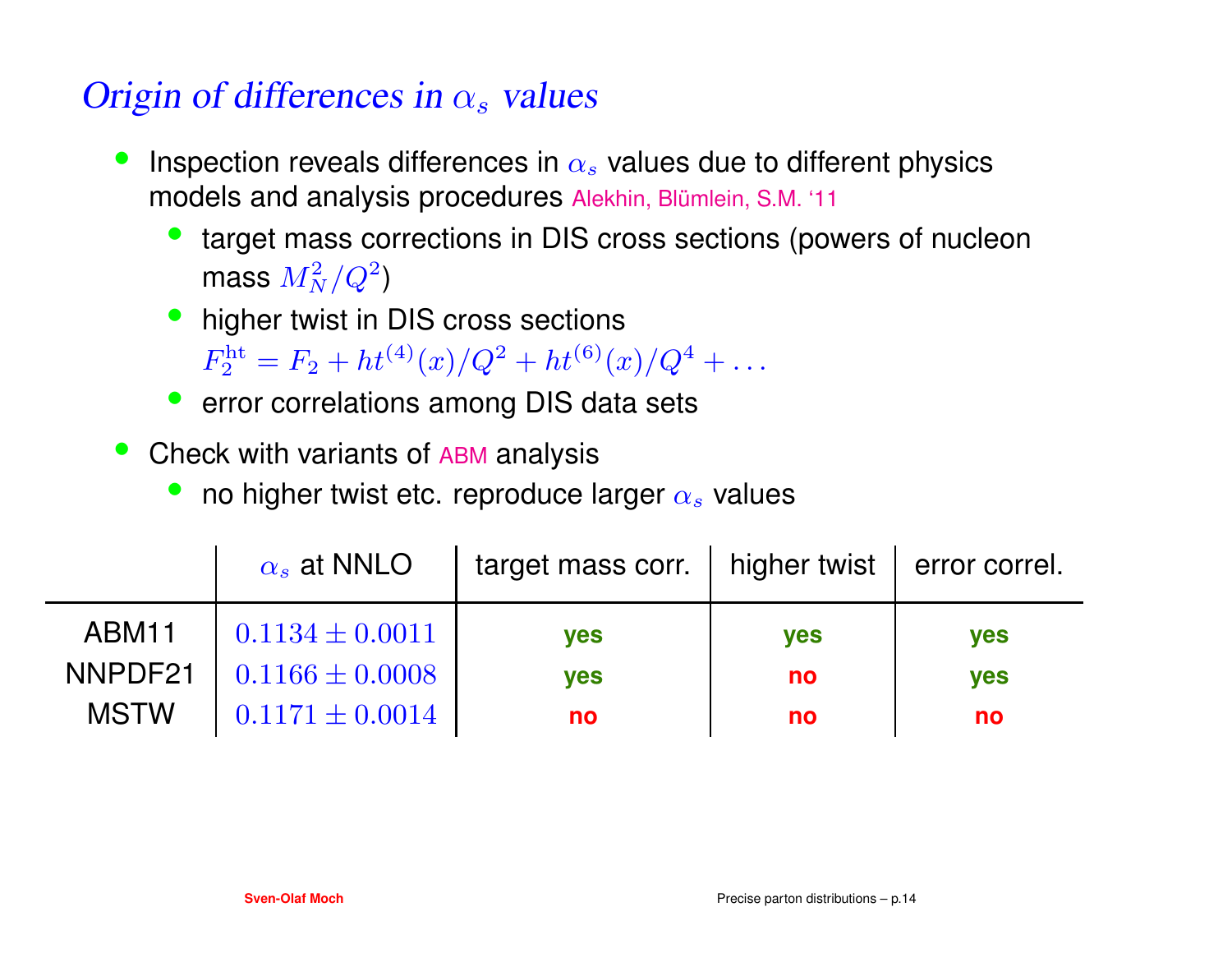### Treatment of heavy-quarks

#### Light quarks

- •• Neglect "light quark" masses  $m_u, m_d \ll \Lambda_{QCD}$  and  $m_s < \Lambda_{QCD}$  in hard scattering process
	- •scale-dependent  $u, d, s, g$  PDFs from mass singularities

#### Heavy quarks

- •• No mass singularities for  $m_c, m_b, m_t \gg \Lambda_{QCD}$ , no (evolving) PDFs
	- c and  $b$  PDFs for  $Q \ggg m_c, m_b$  generated perturbatively •
	- matching of two distinct theories • $\longrightarrow n_f$  light flavors + heavy quark of mass  $m$  at low scales  $\longrightarrow n_f + 1$  light flavors at high scales

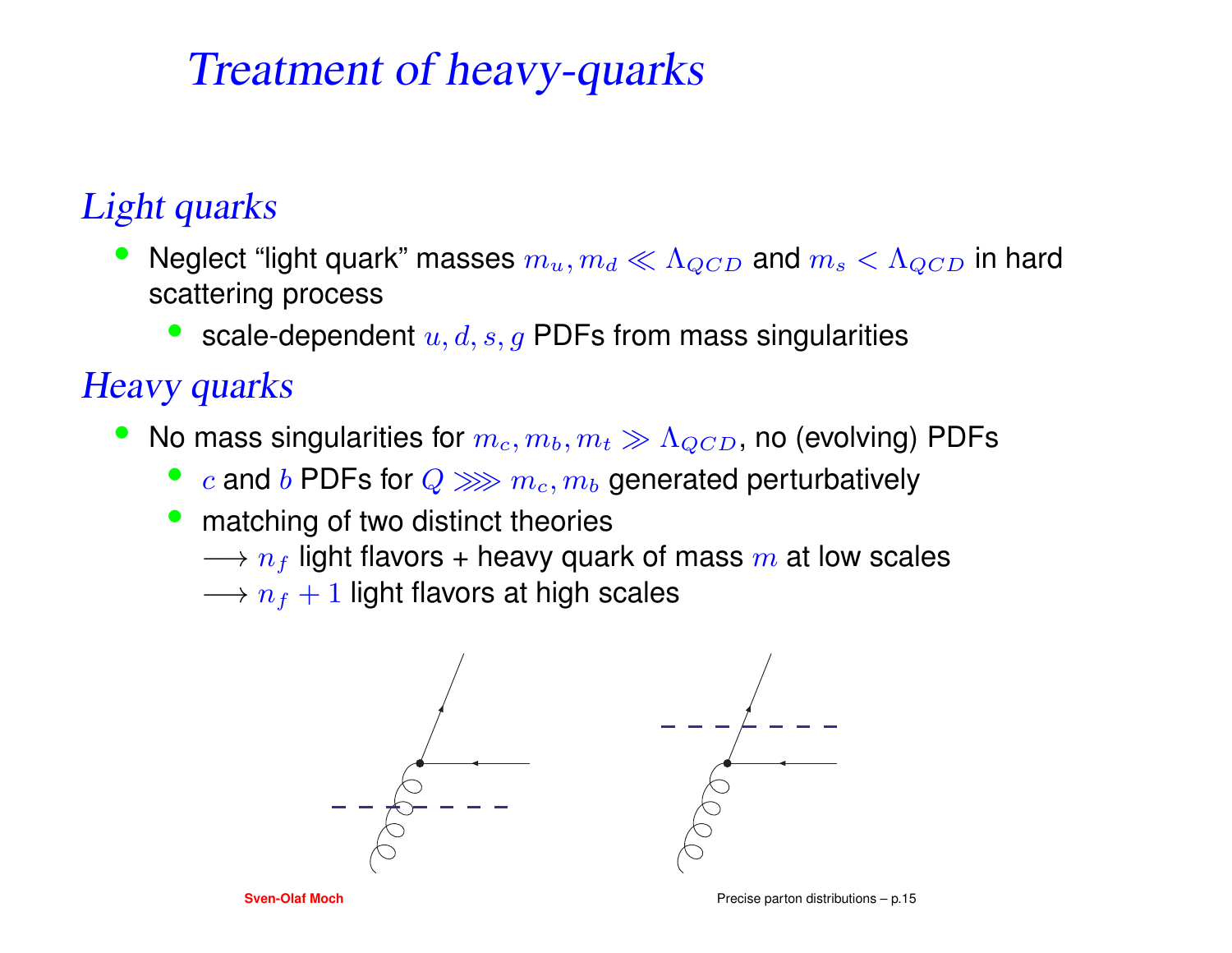### Effective theory for heavy-quarks

#### Example: Charm structure function

- $\bullet~~F_2^c$  at HERA (assume no "intrinsic charm")
	- $Q \not\gg m_c$ : Fixed flavor-number scheme FFNS  $u,d,s,g$  partons and massive charm coeff. fcts.
	- $Q \ggg m_c$ : Zero-mass variable flavor-number scheme ZM-VFNS<br>terms  $m_c$  /Q + 0 m = 4 RDFs (metering) me = 0 seeff fetc terms  $m_c/Q\rightarrow 0$ ,  $n_f=4$  PDFs (matching),  $m_c=0$  coeff. fcts.
	- $\bullet \ \ Q \gg m_c$ : General-mass variable flavor-number scheme GM-VFNS terms  $m_c/Q\neq0$ , but quasi-collinear logs  $\ln(Q/m_c)$  large  $n_f = 4$  PDFs, "interpolating" coeff. fcts. (matching prescriptions)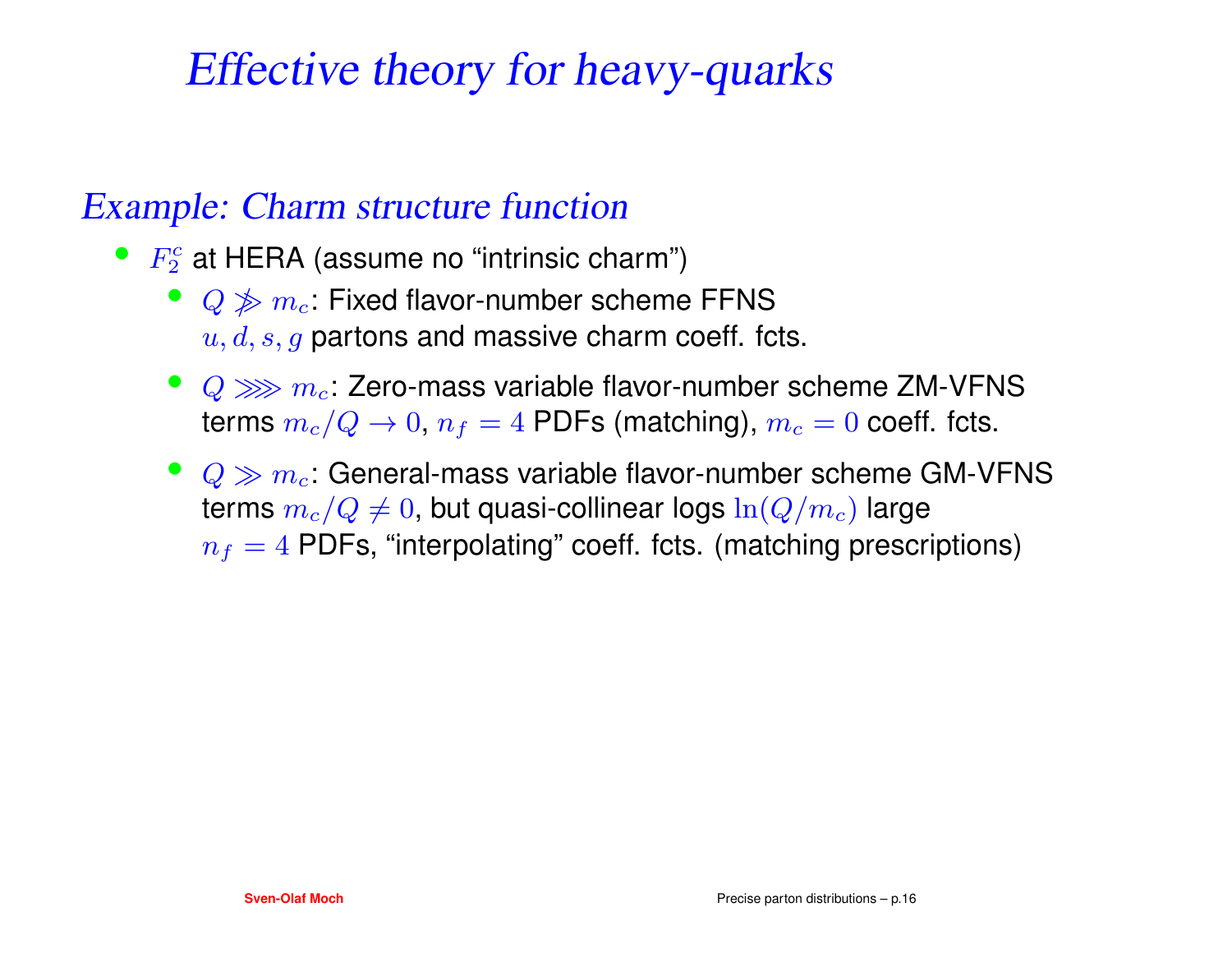#### FFNS

- •Perturbative QCD predictions for  $F_2^c$  and  $F_L^c$  (neutral current)
	- •complete NLO predictions Laenen, Riemersma, Smith, van Neerven '92
	- • approximate expressions to NNLOLaenen, S.M. '98; Alekhin, S.M. '08; Lo Presti, Kawamura, S.M., Vogt '10
	- **asymptotic NNLO terms at large**  $Q^2 \gg m^2$  Bierenbaum, Blümlein, Klein '09;<br>Behring Bierenbaum, Blümlein, De Freitas, Klein, Wissbrock '14 •Behring, Bierenbaum, Blümlein, De Freitas, Klein, Wissbrock '14

#### VFNS

Aivazis, Collins, Olness, Tung '94; Thorne, Roberts '98; • Variable flavor number schemes  $\longrightarrow$  matching of two distinct theories<br>Aivazis Collins Olness Tung '94: Thorne Boberts '98:

Buza, Matiounine, Smith, van Neerven '98

- $\longrightarrow n_f$  light flavors + heavy quark of mass  $m$  at low scales<br> $\longrightarrow n_f + 1$  light flavors at high scales
- $\longrightarrow n_f+1$  light flavors at high scales
- • Important aspects of variable flavor number schemes
	- • mass factorization to be carried out before resummation→ mass factorization involves both heavy and light component of<br>structure function structure function
	- • matching conditions required through NNLOChuvakin, Smith, van Neerven '00
- •Details of implementation matter in global fits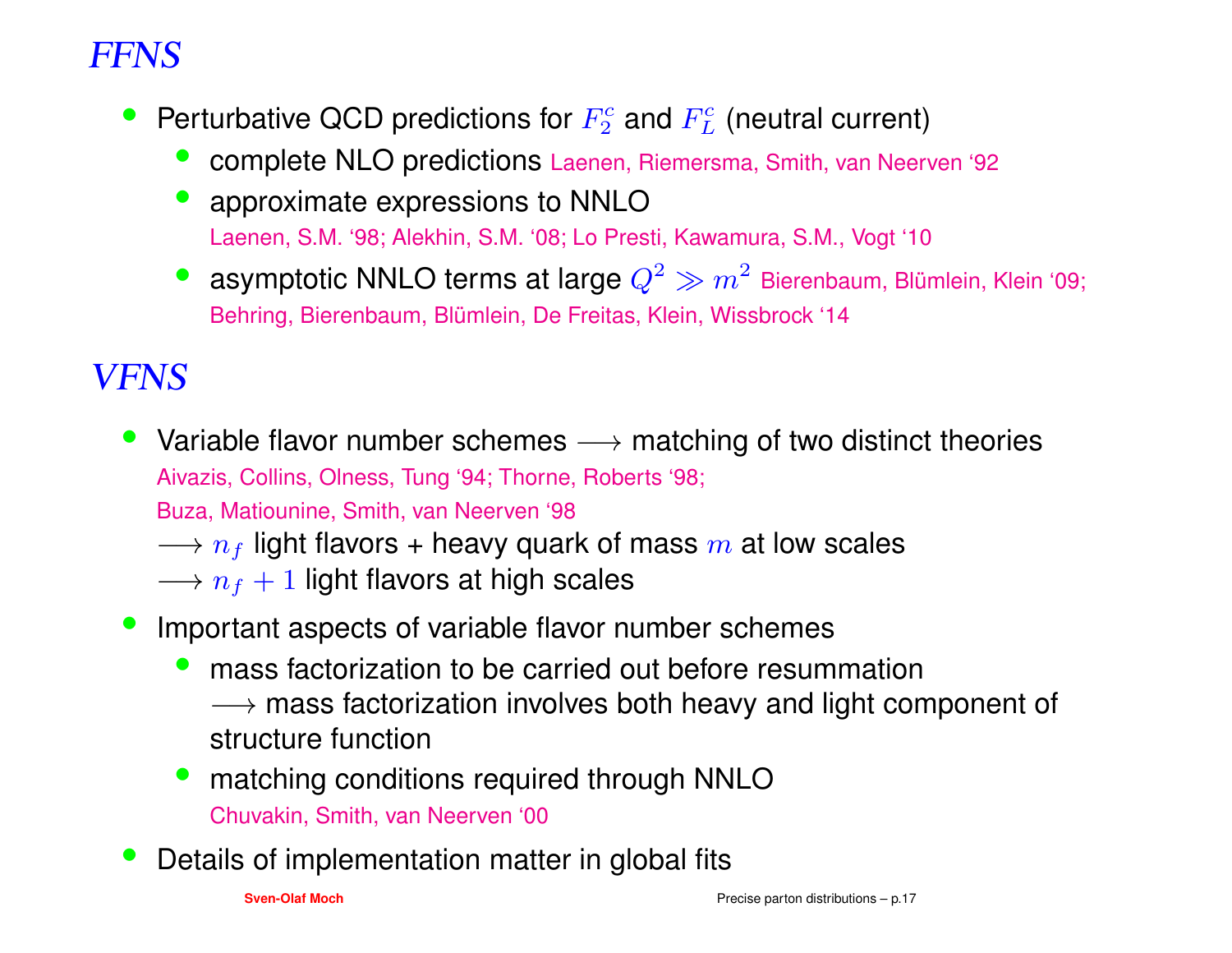### Heavy quark mass

• $\bullet$  Data on  $F_2^c$  at HERA has correlation of  $m_c,$   $\alpha_S(M_Z)$ , gluon PDF

 $\sigma_{c\bar{c}}\, \sim\, \alpha_s\, m$ 2 $\frac{2}{c} g(x)$ 

- $\bullet$  Comparison of measured data with predictions in various VFNS schemes
	- •data shows very good sensitivity to value of  $m_c$
	- •• fit of value of  $m_c$  strongly dependent on particular choice of VFNS H1 coll. arxiv:1211.1182



Precise parton distributions – p.18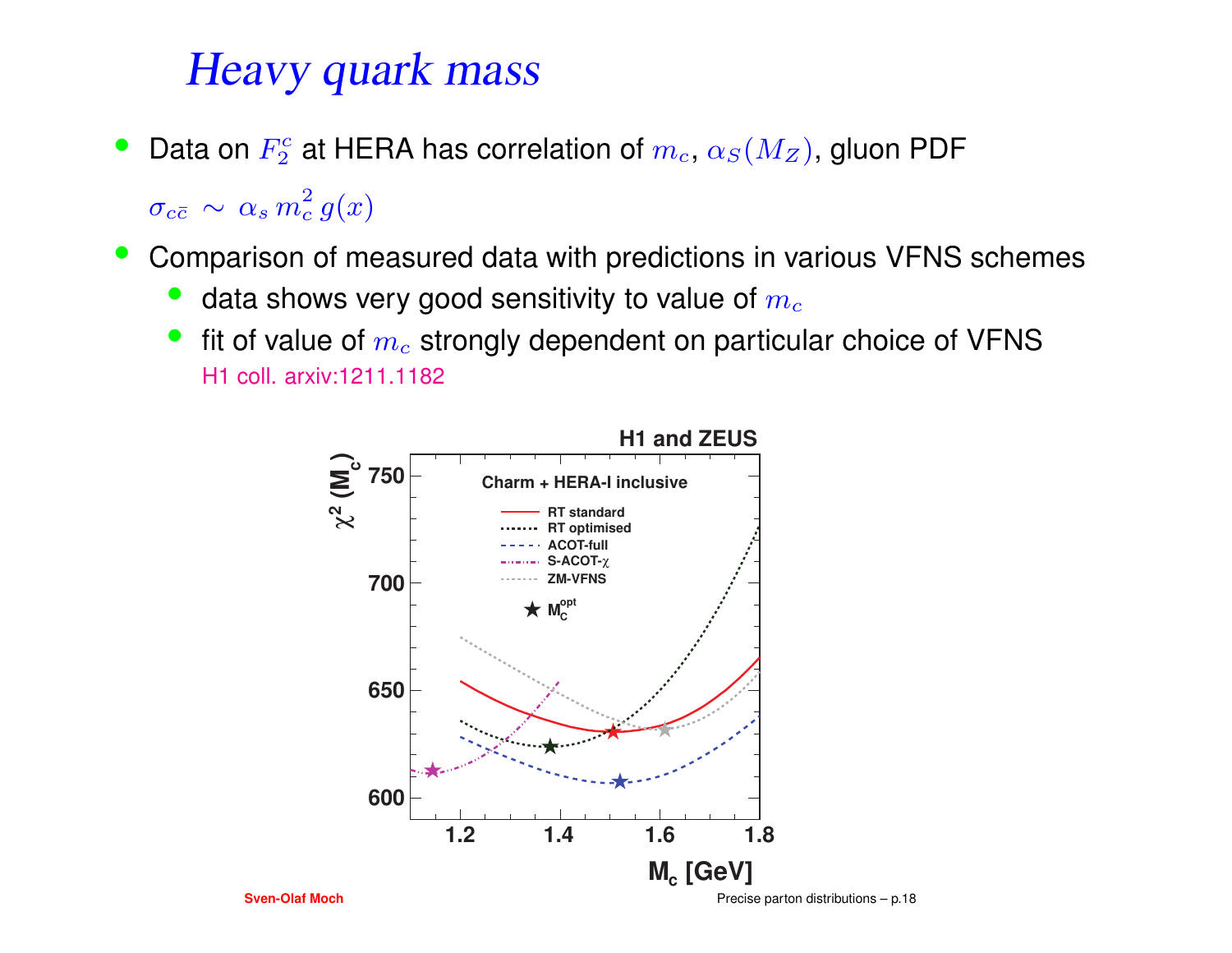### Heavy quark mass

- $\bullet$  Significant impact on cross section predictions at LHC
	- e.g.,  $W^+$ -production

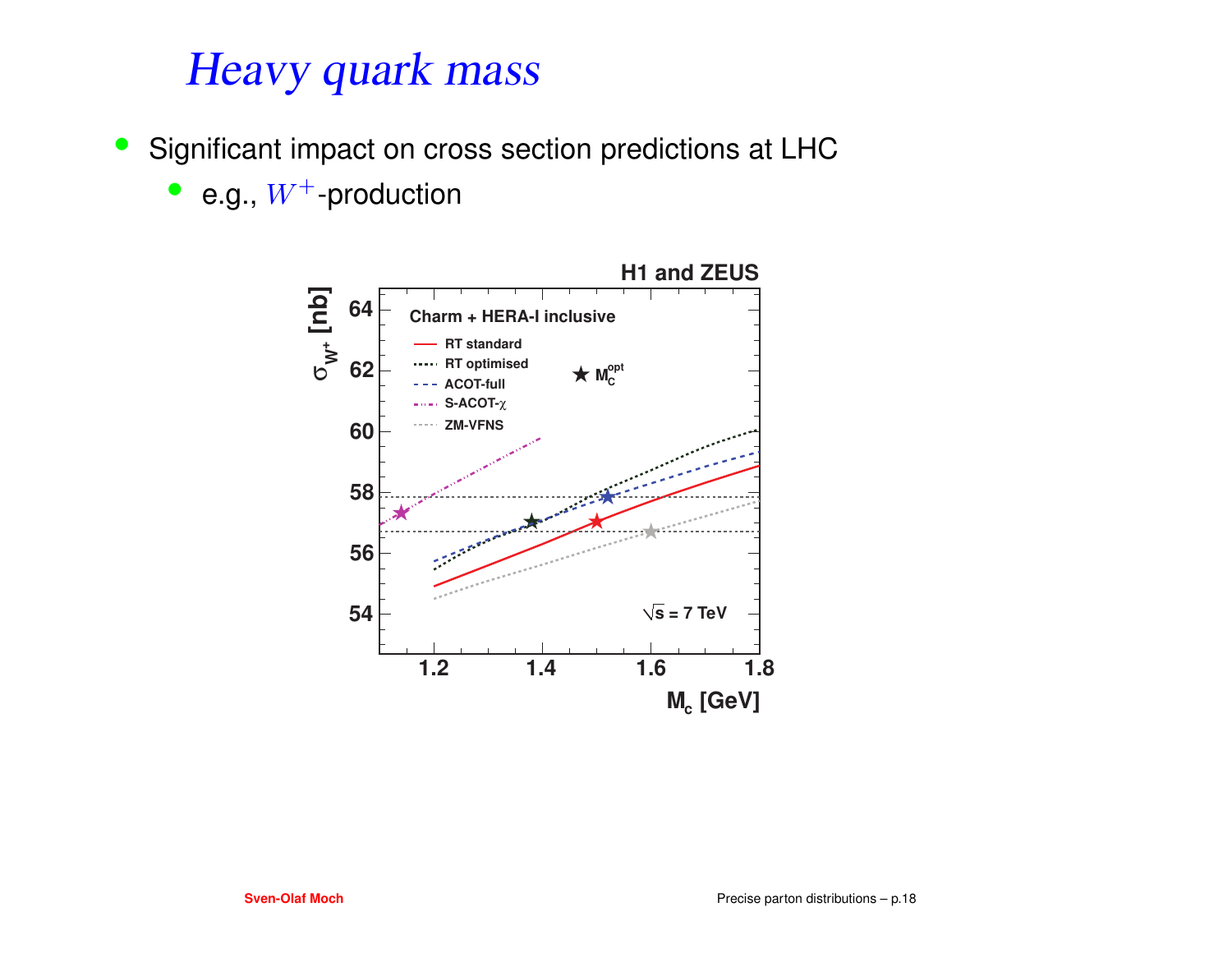# Running charm quark mass in MS-scheme

- •• Determination of MS-mass  $m_c(m_c)$  in DIS H1 coll. arxiv:1211.1182
- Very good description of data; cf. PDG values: •charm:  $m_c(m_c) = 1.27^{+0.07}_{-0.11}$  GeV, bottom:  $m_b(m_b) = 4.20^{+0.17}_{-0.07}$  GeV

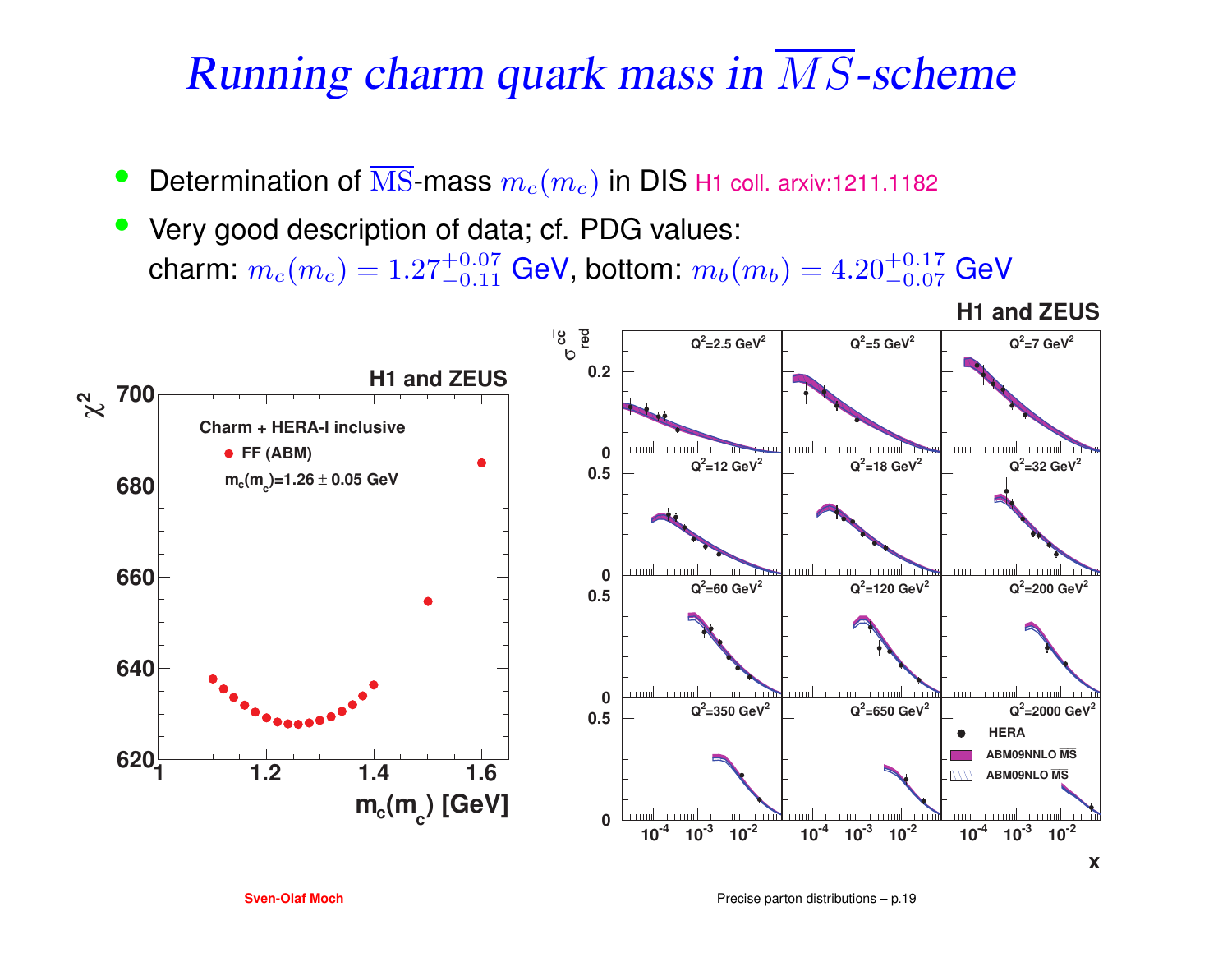## Quark flavour constraints from LHC data



**•** DYNNLO 1.3 provides better numerical stability for W-production in • $\,$ cen $\,$ tra $\,$ l r $\,$ egion ( $\sim 200$ h $)\,$  Ca $\,$ tani, Cieri, Ferrera, de Florian, Grazzini '09

- $\bullet$  FEWZ 3.1 more convenient/stable for estimation of PDF uncertainties( $\sim$  2d x 24 processors) Li, Petriello '12
- •Central values computed with DYNNLO and the PDF errors with FEWZ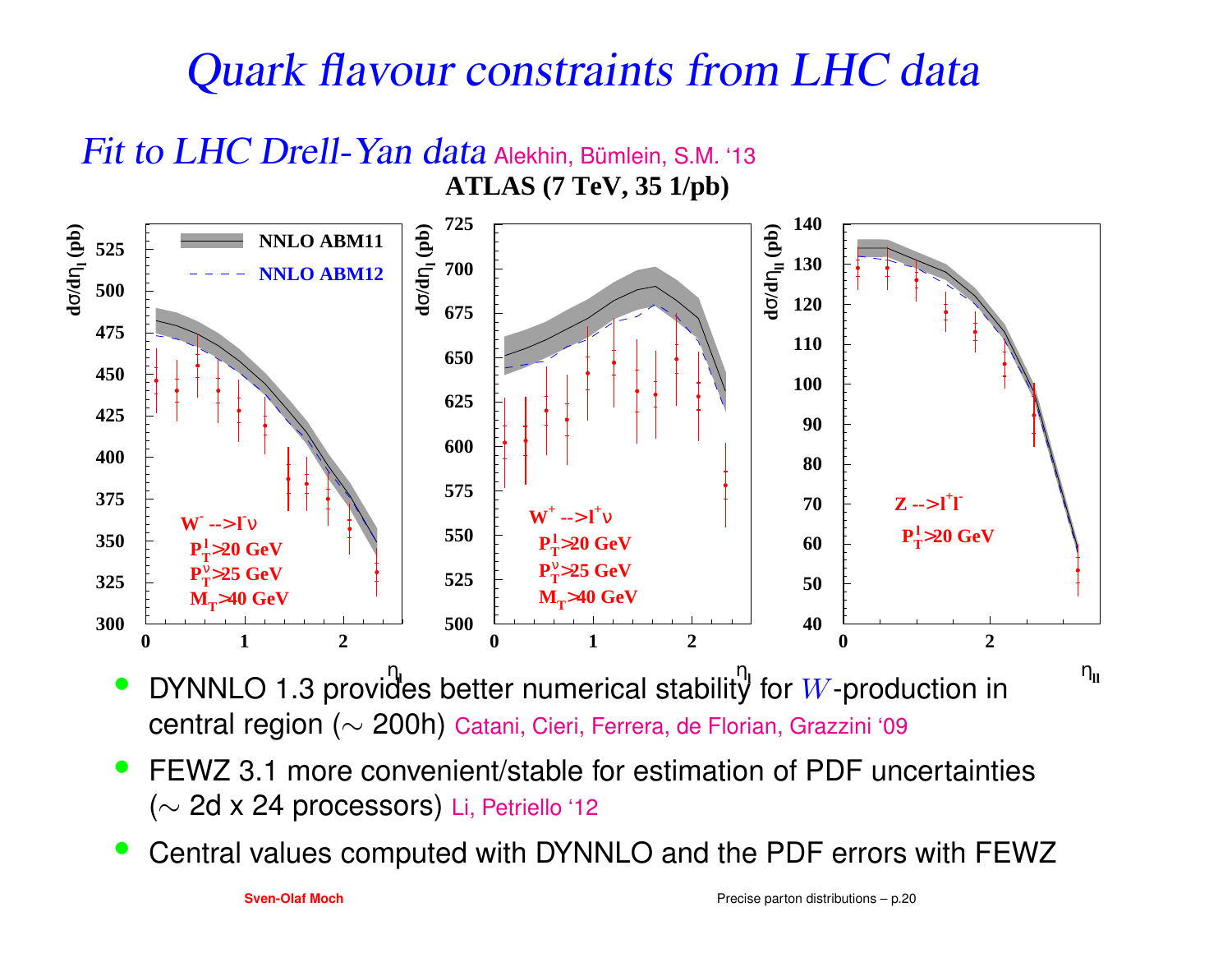### ABM PDFs with LHC data

#### $Fit$  to  $LHC$   $Drell$ -  $Yan$   $data$  Alekhin, Bümlein, S.M. '13



•• Good overall agreement with data of CMS '10 and LHCb '12, '13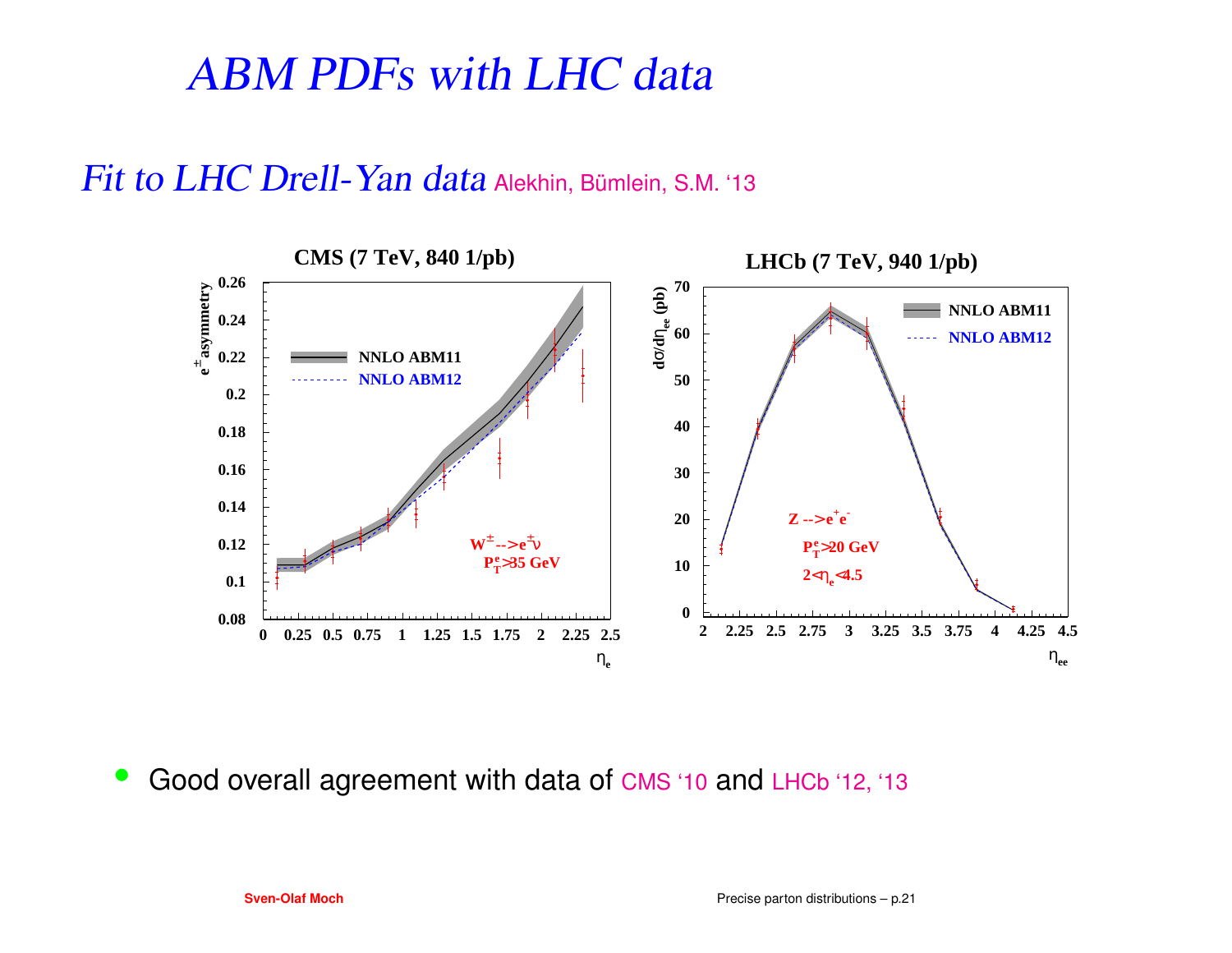### ABM PDFs with LHC data

#### $Fit$  to  $LHC$   $Drell$ -  $Yan$   $data$  Alekhin, Bümlein, S.M. '13

**01002003004005006007008009002 3 4** $\eta_{\mu}$ **d**σ**/d**ηµ  **(pb) W+ --**>µ**+** ν**PT**µ >**20 GeVNNLO ABM11NNLO ABM120501001502002503003504004505002 3 4** $\eta_{\mu}$ **d**σ**/d**ηµ  **(pb) W- --**>µ**-** ν**PT**µ >**20 GeV0102030405060702 3 4** $\eta_{\mu\mu}$ **d**σ**/d**ηµµ  **(pb) Z --**>µ**+** µ**-**  $P_T^{\mu} > 20 \text{ GeV}$ **2**<ηµ<**4.5**

**LHCb (7 TeV, 37 1/pb)**

 $\bullet$ • Good overall agreement with data of CMS '10 and LHCb '12, '13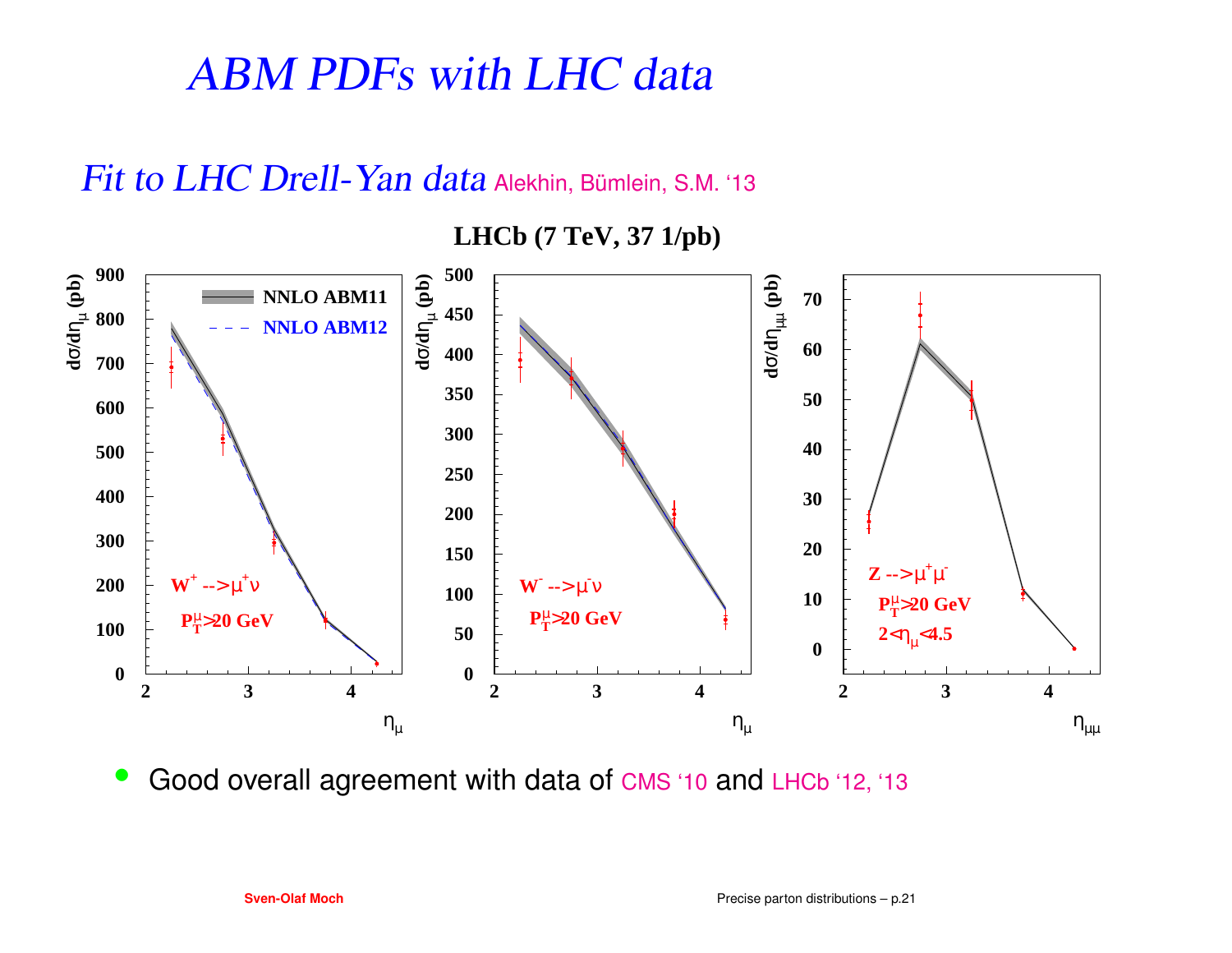## Benchmarking of ABM PDFs

| Experiment          | ATLAS '11                 | <b>CMS '12</b>            | LHCb'12                     | LHCb '12               |
|---------------------|---------------------------|---------------------------|-----------------------------|------------------------|
| <b>Final states</b> | $W^+ \rightarrow l^+ \nu$ | $W^+ \rightarrow e^+ \nu$ | $W^+ \rightarrow \mu^+ \nu$ | $Z \rightarrow e^+e^-$ |
|                     | $W^- \to l^- \nu$         | $W^- \rightarrow e^- \nu$ | $W^- \to \mu^- \nu$         |                        |
|                     | $Z \rightarrow l^+l^-$    |                           |                             |                        |
| Luminosity (1/pb)   | 35                        | 840                       | .37                         | 940                    |
| <b>NDP</b>          | 30                        | $11$                      | 10                          | 9                      |
| $\chi^2$ (ABM11)    | 35.7(7.7)                 | 10.6(4.7)                 | 13.1(4.5)                   | 11.3(4.2)              |
| $\chi^2$ (ABM12)    | 35.6                      | 9.3                       | 14.4                        | 13.4                   |

- value of  $\chi^2$  for Drell-Yan data at the LHC with NNLO ABM11 PDFs (+  $1\sigma$  standard deviation of  $\chi^2$  equal to  $\sqrt{2NDP}$ )
- $\bullet$  Caution: If benchmarking, make sure to get it right
	- •• Wrong  $\chi^2$  values for PDF comparison to ABM11 (NLO theory with MCFM and K-factors, no PDF errors, shifted  $\alpha_s$ ) reported in arXiv:1211.5142 (Ball, Carrazza, Del Debbio, Forte, Gao, Hartland, Huston, Nadolsky, Rojo, Stump, Thorne, Yuan)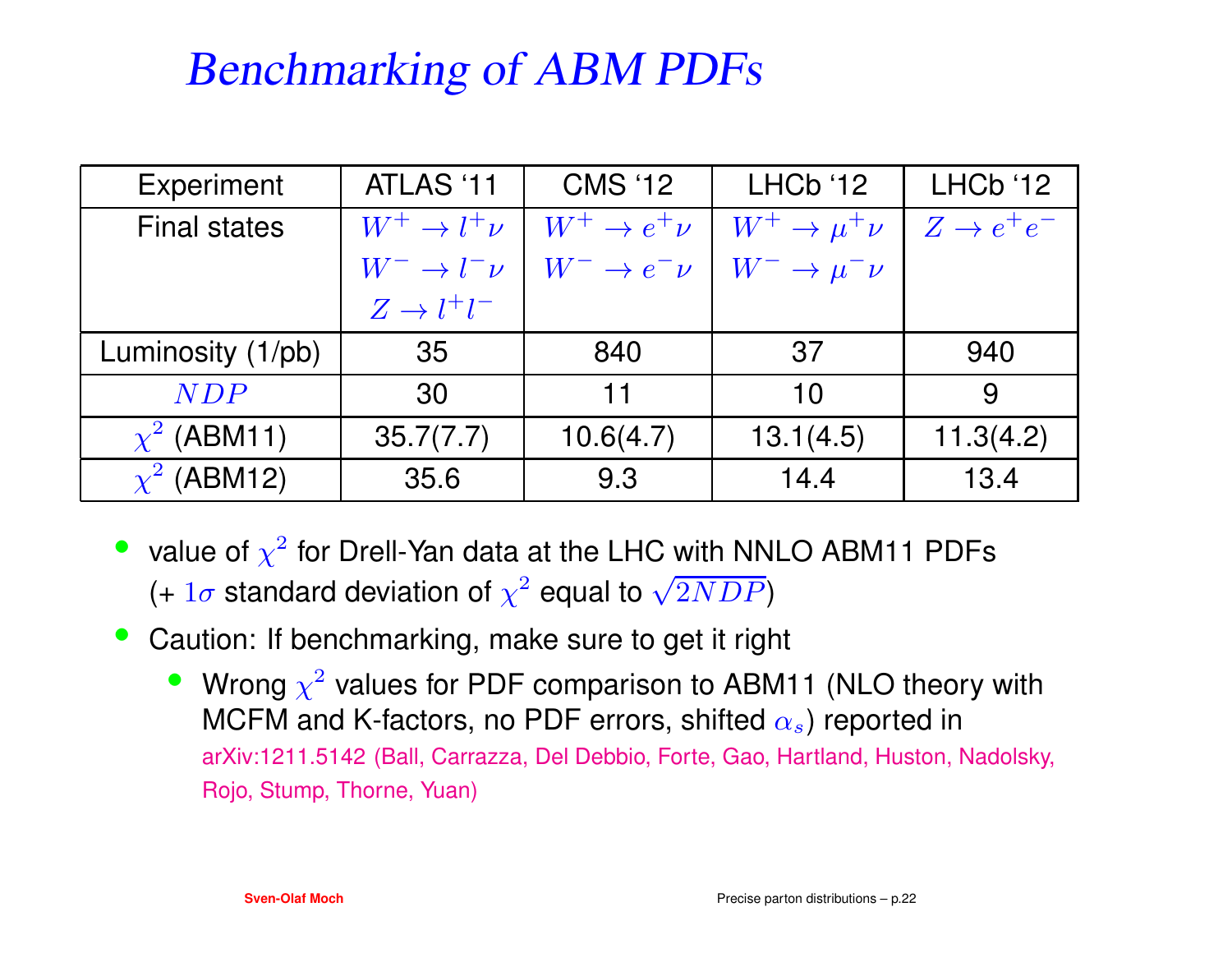### Strange sea determination

#### Charged current DIS

Alekhin, Bümlein, Caminada, Lipka, Lohwasser, S.M. Petti, Placakyte '14

- $\bullet$  CC DIS inclusive data (HERA), CC DIS di-muon production data(NOMAD) and CC DIS charmed-hadron production data (CHORUS)
- • Theory description with exact NLO QCD corrections and asymptoticNNLO terms at large  $Q^2$  $^2 \gg m^2$  Buza van Neerven '97

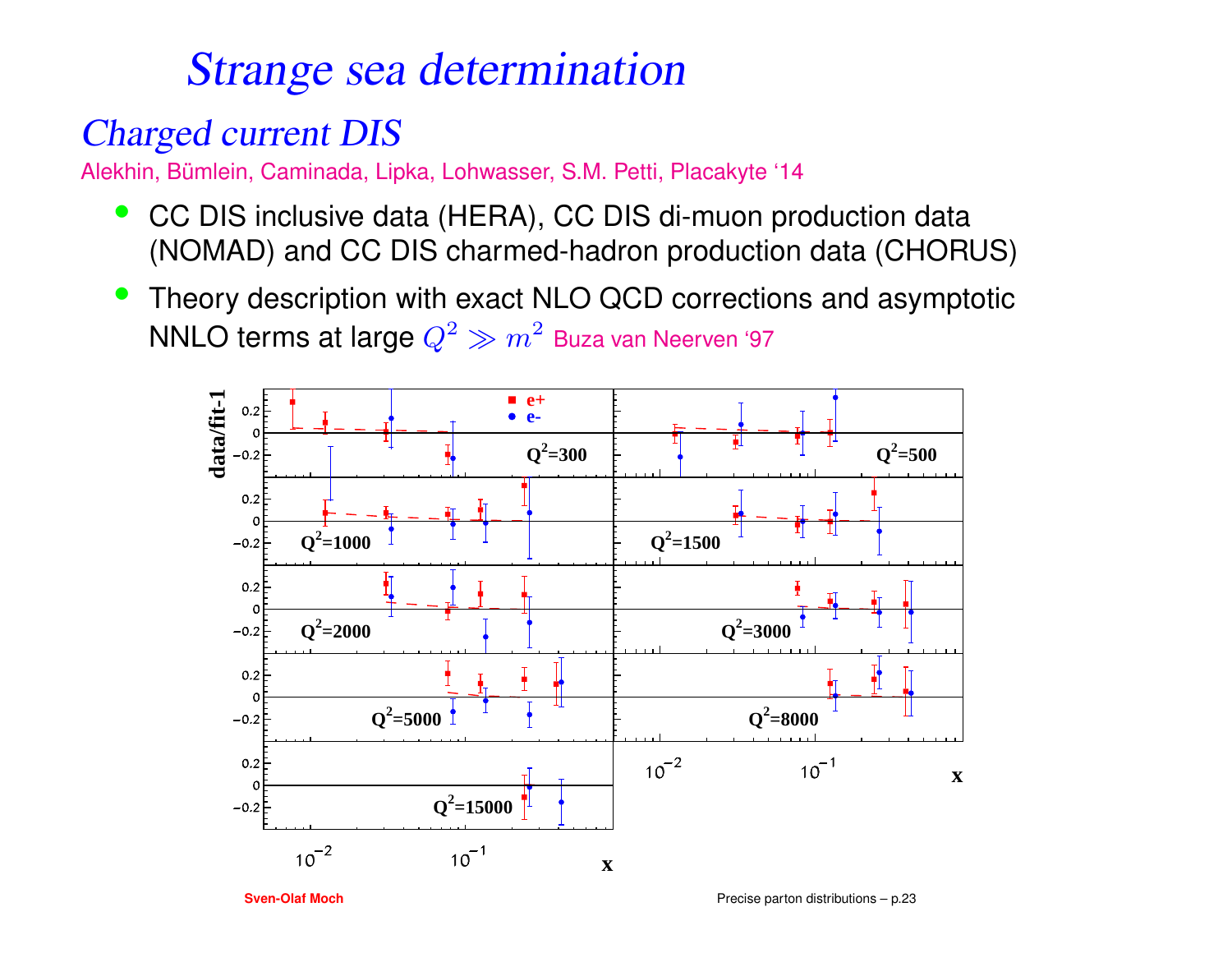### Strange sea from new fixed target data



- • Nomad data on ratio of di-muon sample to incl. CC DIS with statistics of 15000 events (much more than CCFR and NuTeV samples)
	- •systematics, nuclear corrections, etc. cancel in ratio
	- • $\bullet\;$  pull down strange quarks at  $x>0.1;$  sizable reduction of uncertainty
	- $m_c(m_c) = 1.23 \pm 0.03 \text{(exp.)} \text{GeV}$ •
- Chorus data pull strangeness up
	- •statistical significance the effect is poor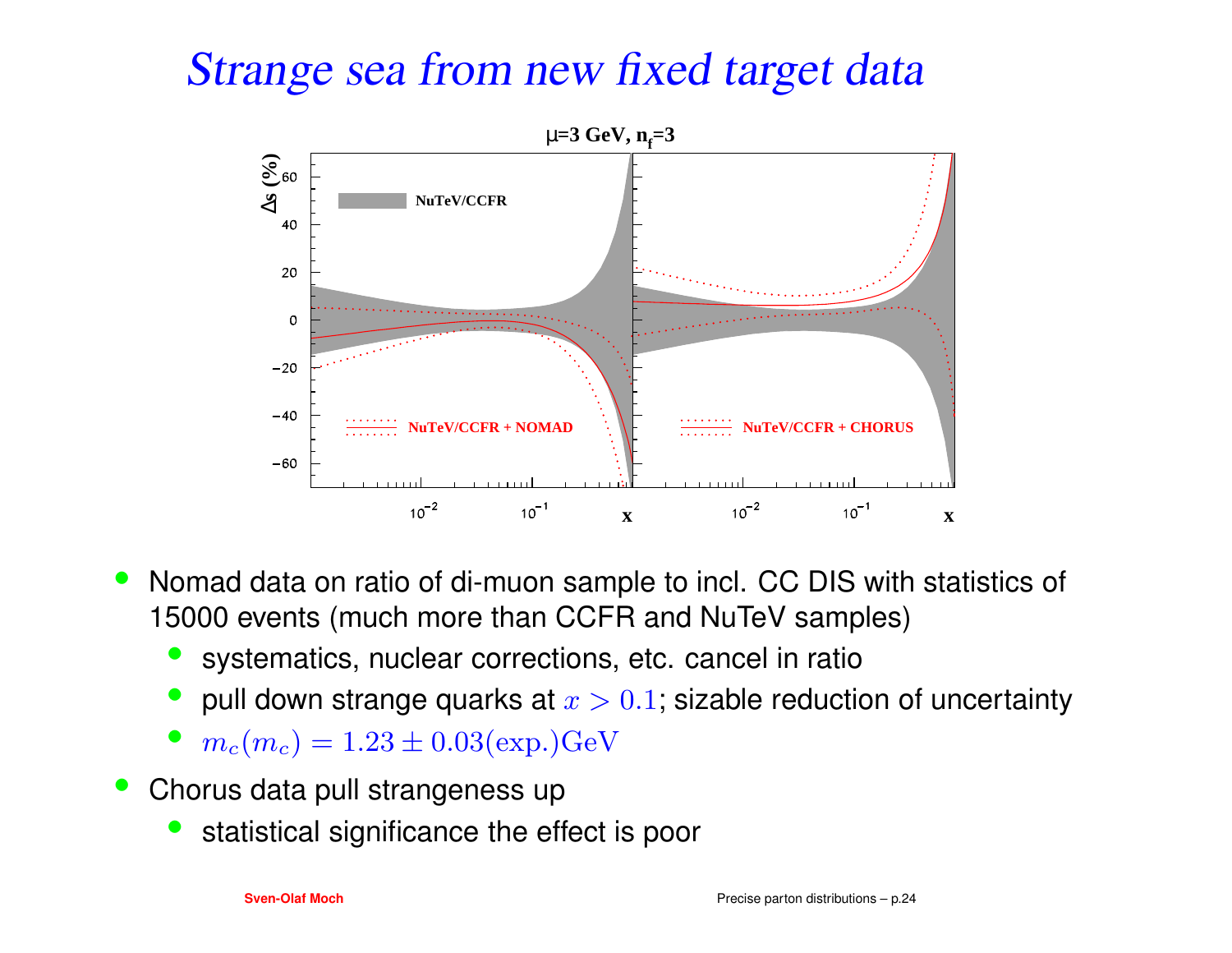### W+charm production at LHC

Cross check with LHC data for  $W+$ charm production  $\bullet$ 



#### CMS

- •• CMS data above NuTeV/CCFR by  $1\sigma$
- • Charge asymmetry in <sup>a</sup> good agreement with charge-symmetric strangesea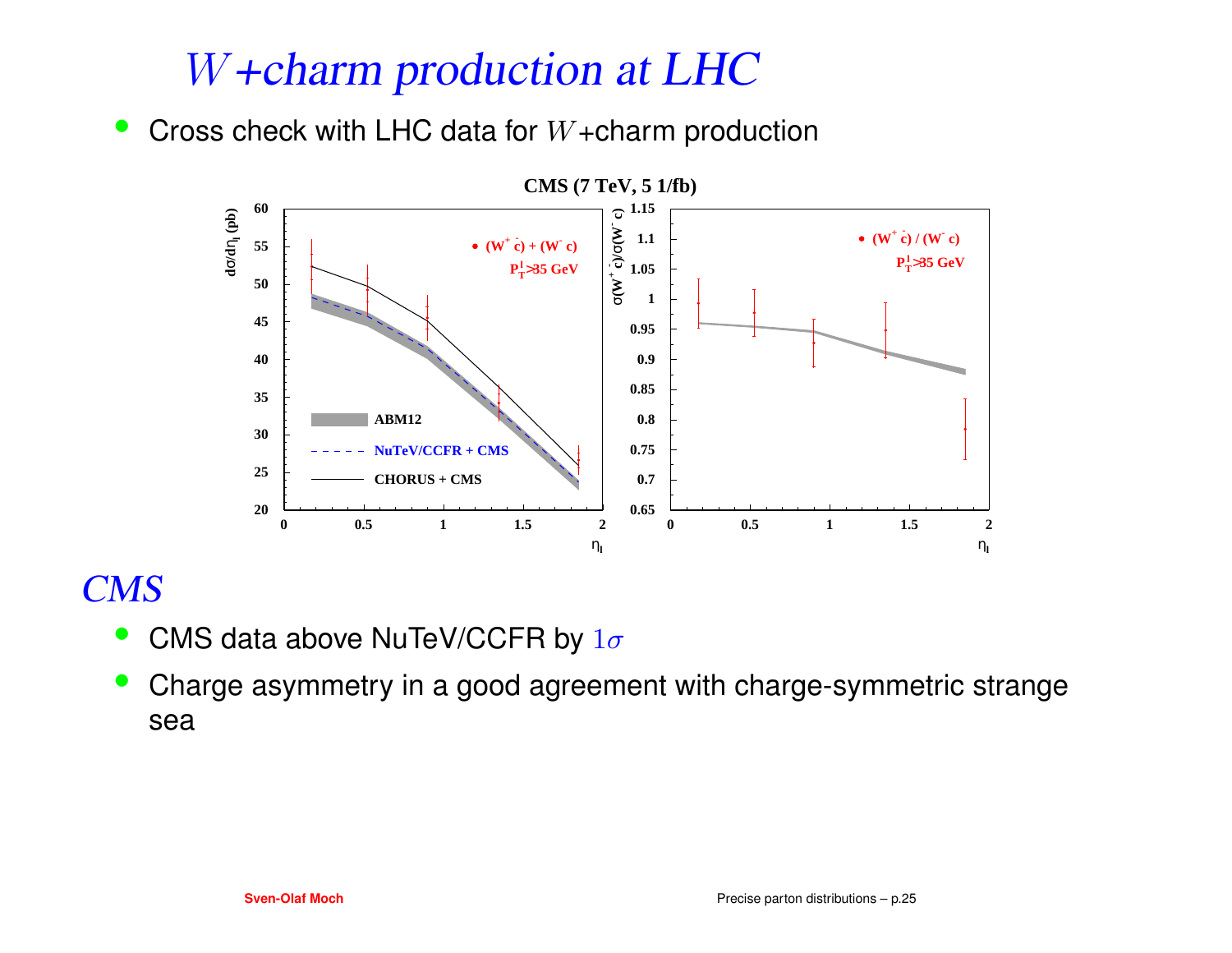### W+charm production at LHC

• Cross check with LHC data for  $W+$ charm production



#### ATLAS

- ATLAS data in good agreement with NuTeV/CCFR $\bullet$
- $\bullet$ • Highest bin in  $\eta_l$  deviates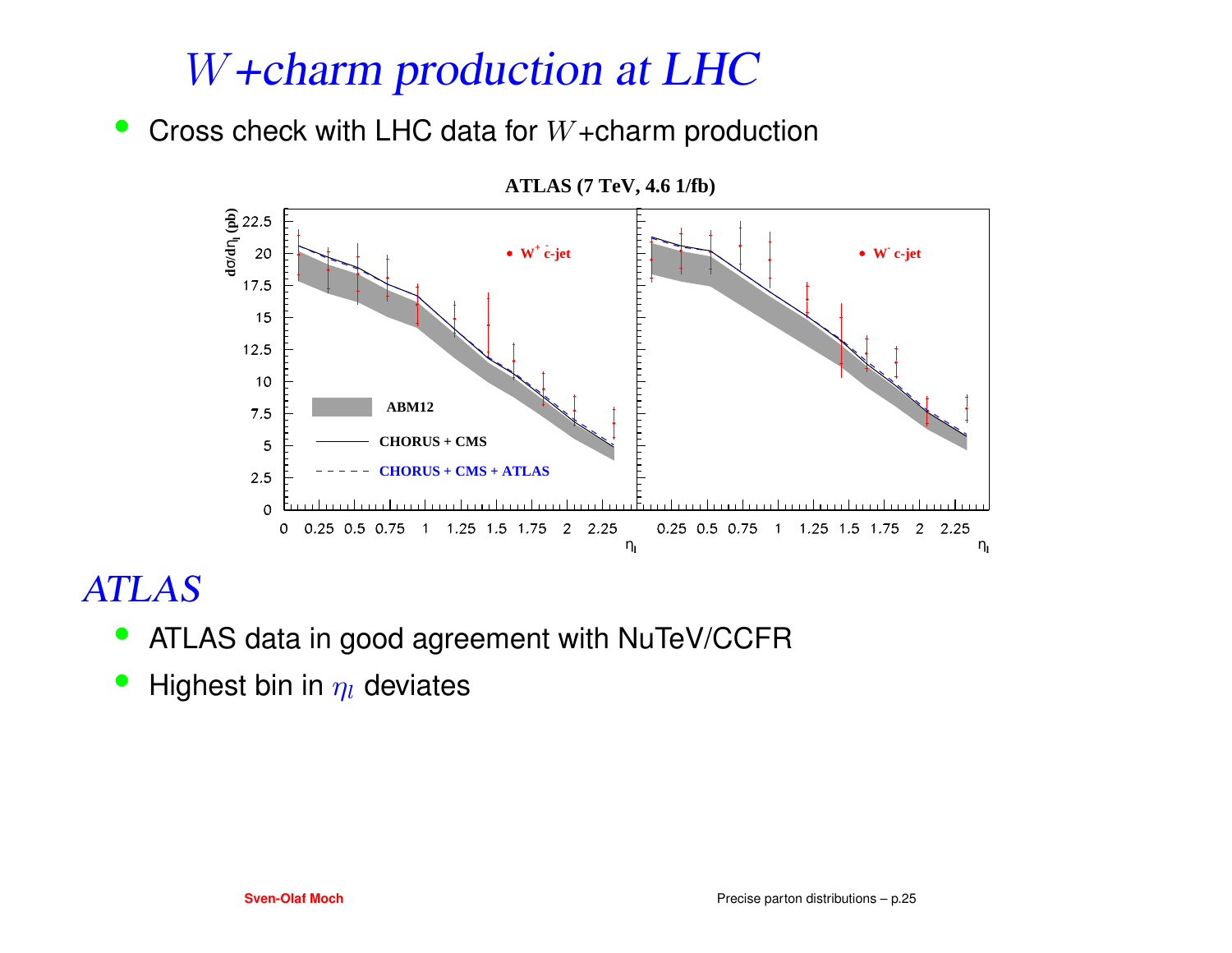## Comparision with earlier determinations



- • ABM update (NuTeV/CCFR+NOMAD+CHORUS) in good agreement withCMS results
- •• ATLAS strange-sea in enhanced, but correlated with  $d$ -quark sea suppression (disagreement with the FNAL-E-866 data)
- • Upper margin of ABM analysis (CHORUS+CMS+ATLAS) is lower thanATLAS